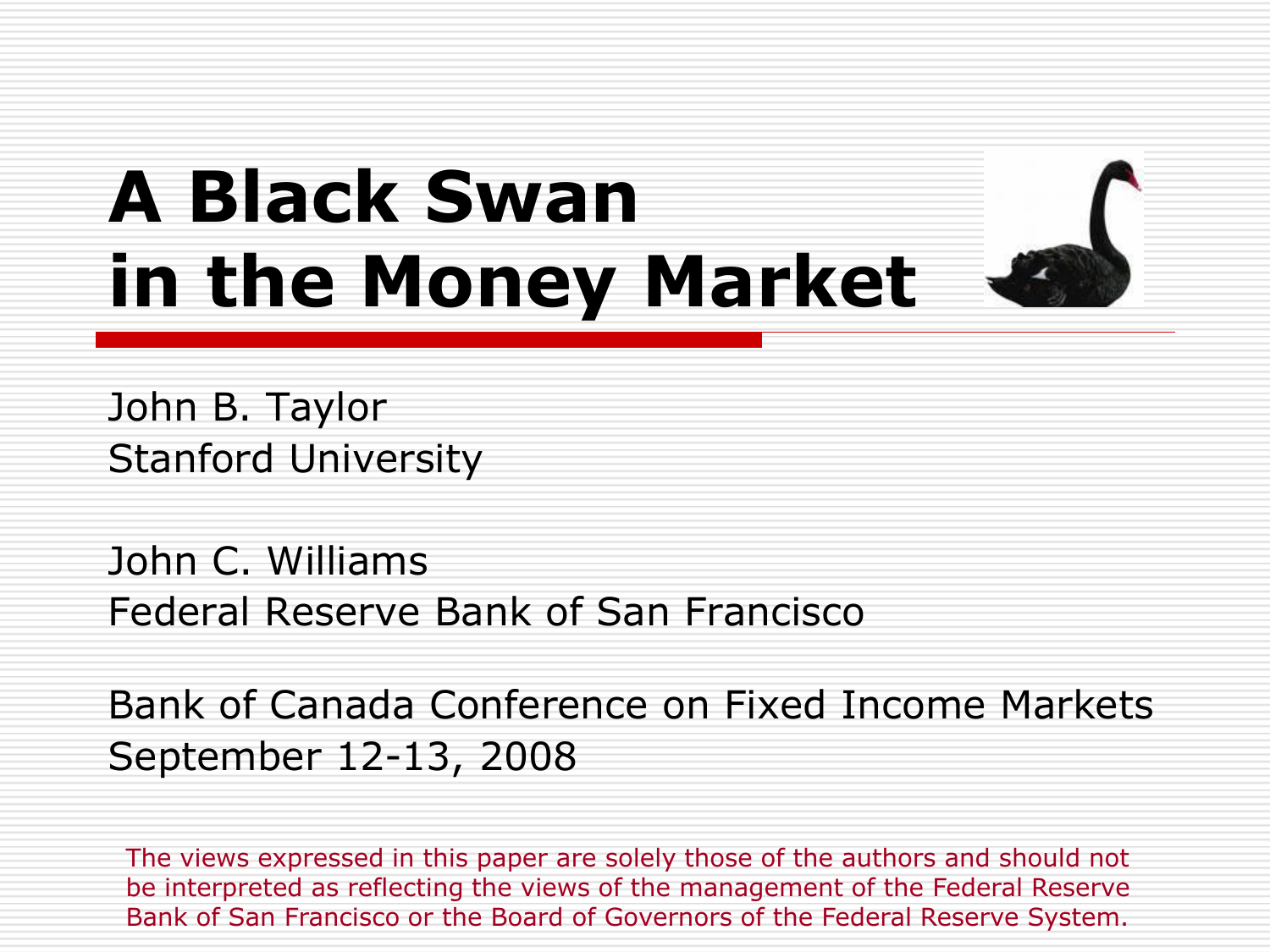# Turmoil in Money Markets



 On August 9, 2007, money markets lurched into turmoil, with overnight rates swinging away from the Fed's target rate and longer-term money market rates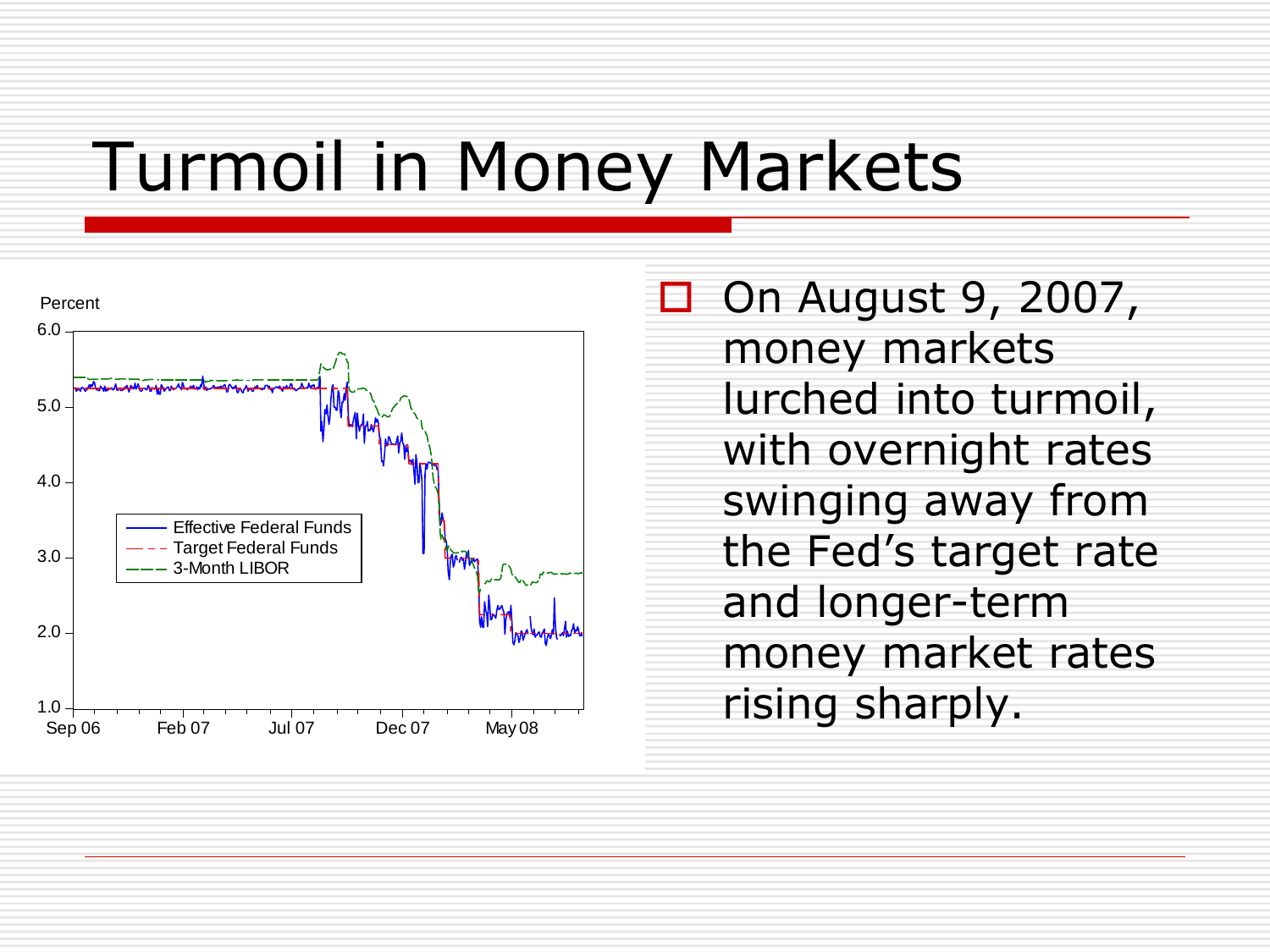#### A Black Swan in the Money Market



 In first half of 2007, spreads on 3-month inter-bank loans (relative to OIS) averaged 8 bp. with a SD of 1 bp.

 Beginning on August 9, 2007 spreads shot up.

 In the year since then, the 3-month Libor-OIS spread has averaged 67 bp., with a SD of 17 bp.

Libor: London inter-bank offer rate.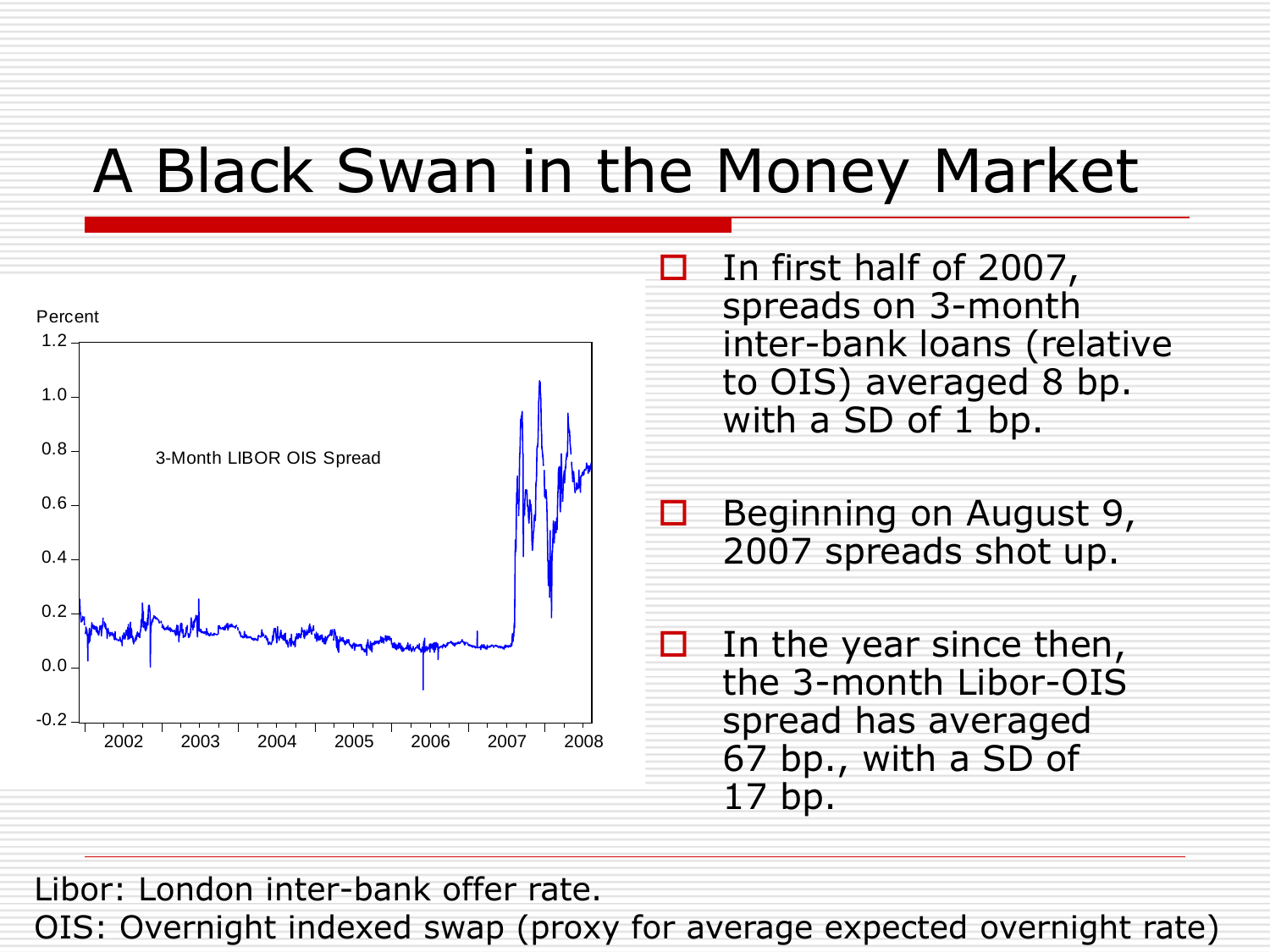### Aim of Paper

- $\Box$  Analyze and measure the roles of counterparty risk and liquidity risk in term inter-bank lending rates during the past year.
- $\Box$  Evaluate effects of Term Auction Facility (TAF) on term lending spreads.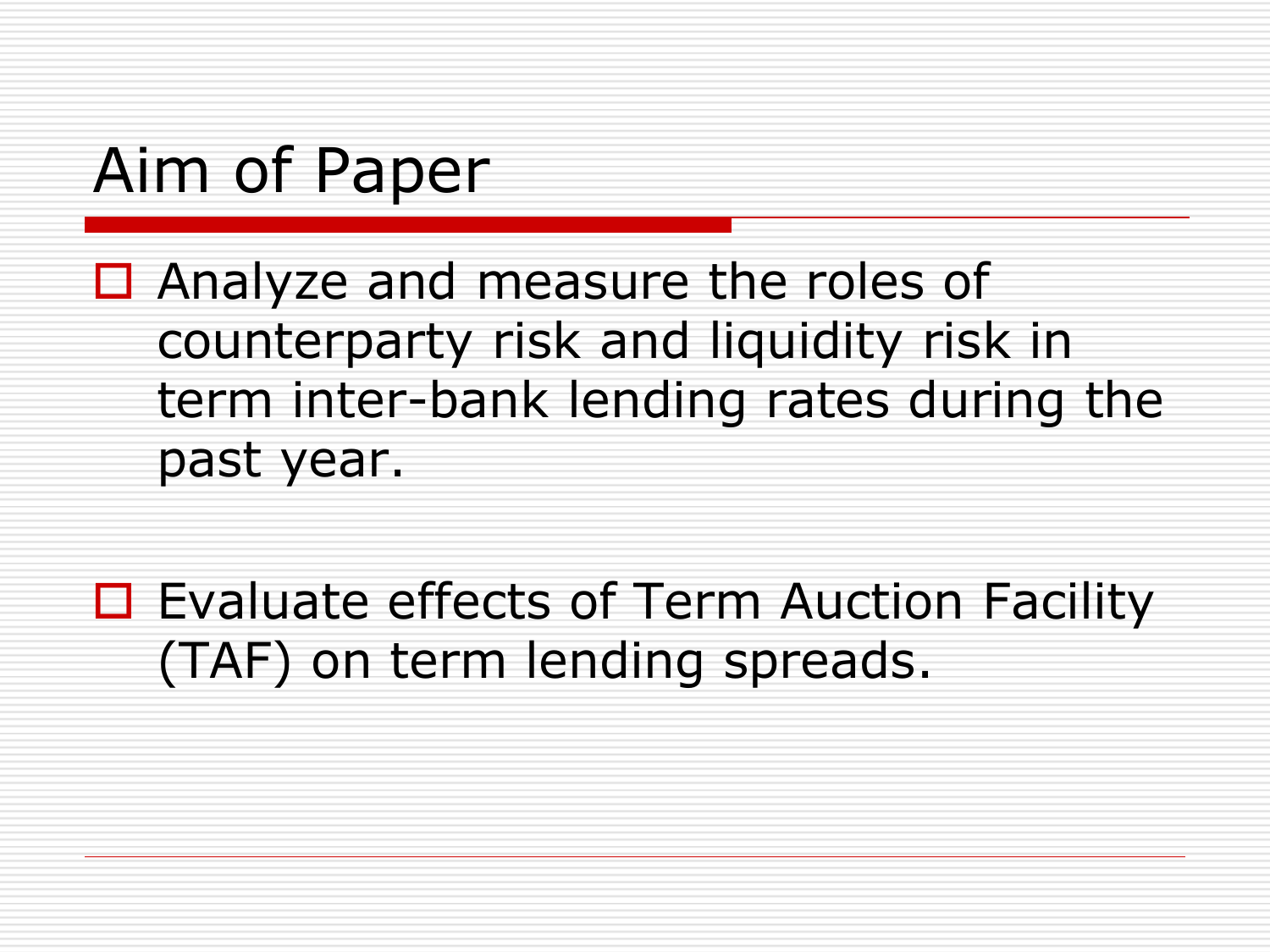# Arbitrage-Free Pricing

 $\Box$  Absent risk and transaction costs, arbitrage implies that rates on term inter-bank loans should equal the OIS rate.

**D** Example: Bank A loans Bank B \$1 million for one month.

Bank A funds this loan by borrowing \$1 million each day from overnight fed funds market.

Bank A hedges interest rate risk by entering in a overnight index swap, agreeing to pay the counterparty the difference between the contracted fixed rate and the average overnight fed funds rate over the next month.

- $\Box$  In the past, arbitrage has kept the spread between Libor and OIS rate below 10 basis points.
- $\Box$  Today, the spread is 80 basis points. What aren't banks taking advantage of this opportunity?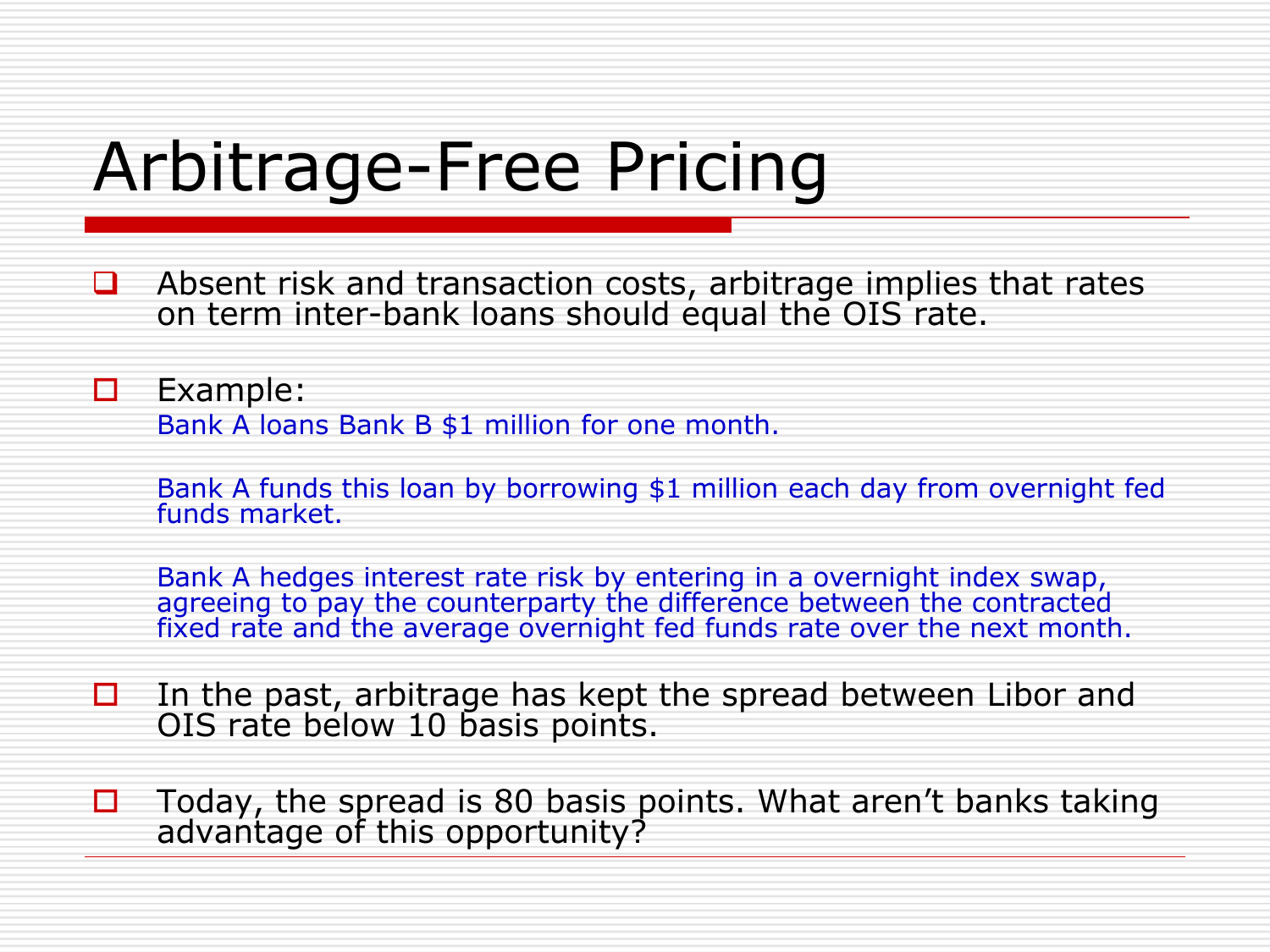# Counterparty or Liquidity Risk?



 Counterparty risk: late or non-payment of principal and/or interest.

 $\Box$  Liquidity risk: funds may be needed soon and hard to obtain elsewhere.

 Liquidity risk implies that banks are passing up otherwise profitable opportunities to "preserve balance sheet."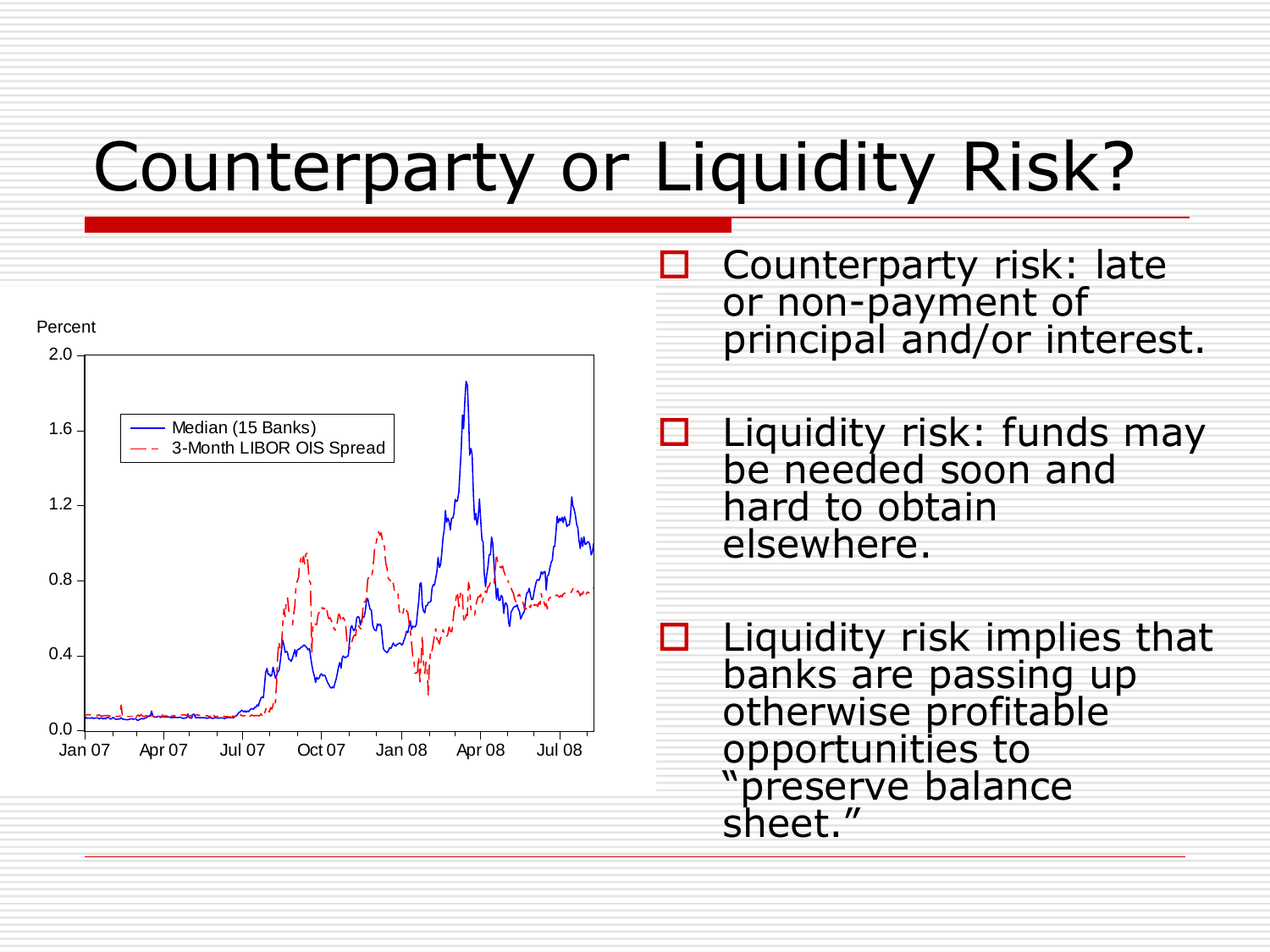#### CD-OIS Spreads Show Same Pattern as Libor-OIS



 CDs are a major supply of bank funding from outside banking sector and less affected by liquidity problems.

 CDs, term federal funds, and Eurodollars show same pattern as Libor.

 Libor has tended to be below other term rates since March 2008, causing some to question the accuracy of Libor.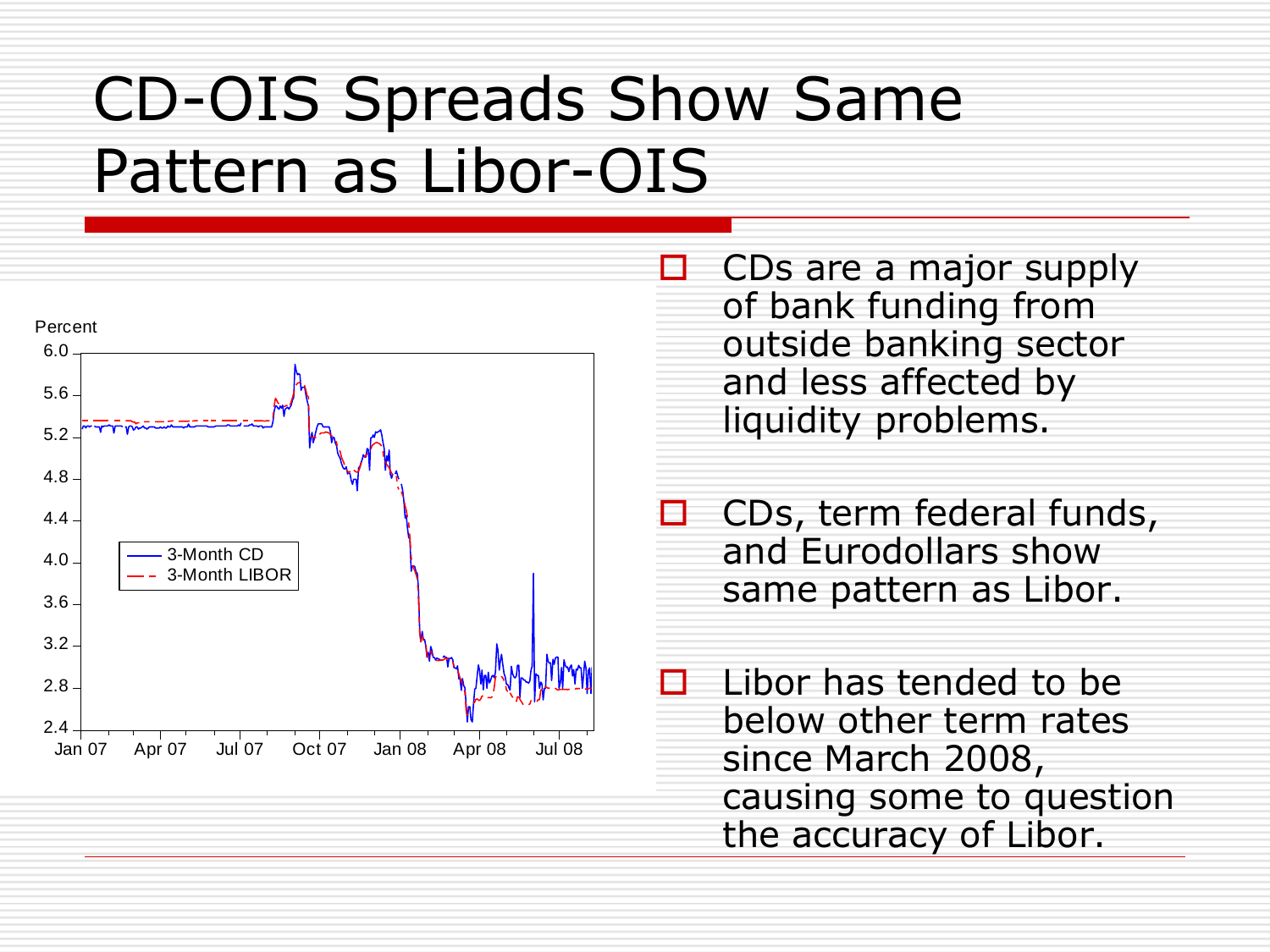#### Money Market Turmoil in Europe



EU: Euro Libor and OIS; UK: Pound Sterling Libor and OIS.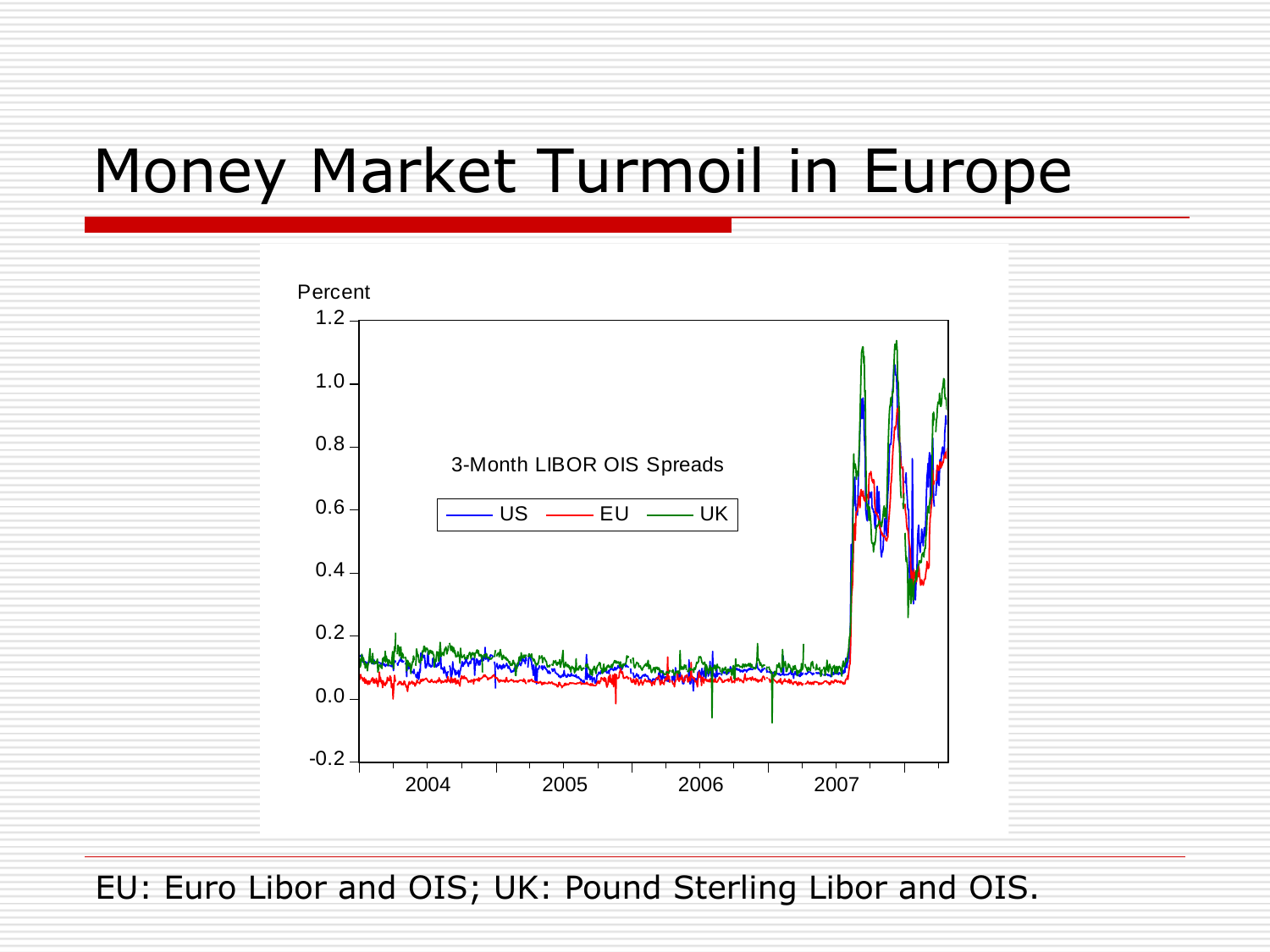# Indicators of Counterparty Risk

#### □ Credit Default Swap (CDS) rates

#### □ Libor-Tibor spreads

#### $\Box$  Libor-Repo spreads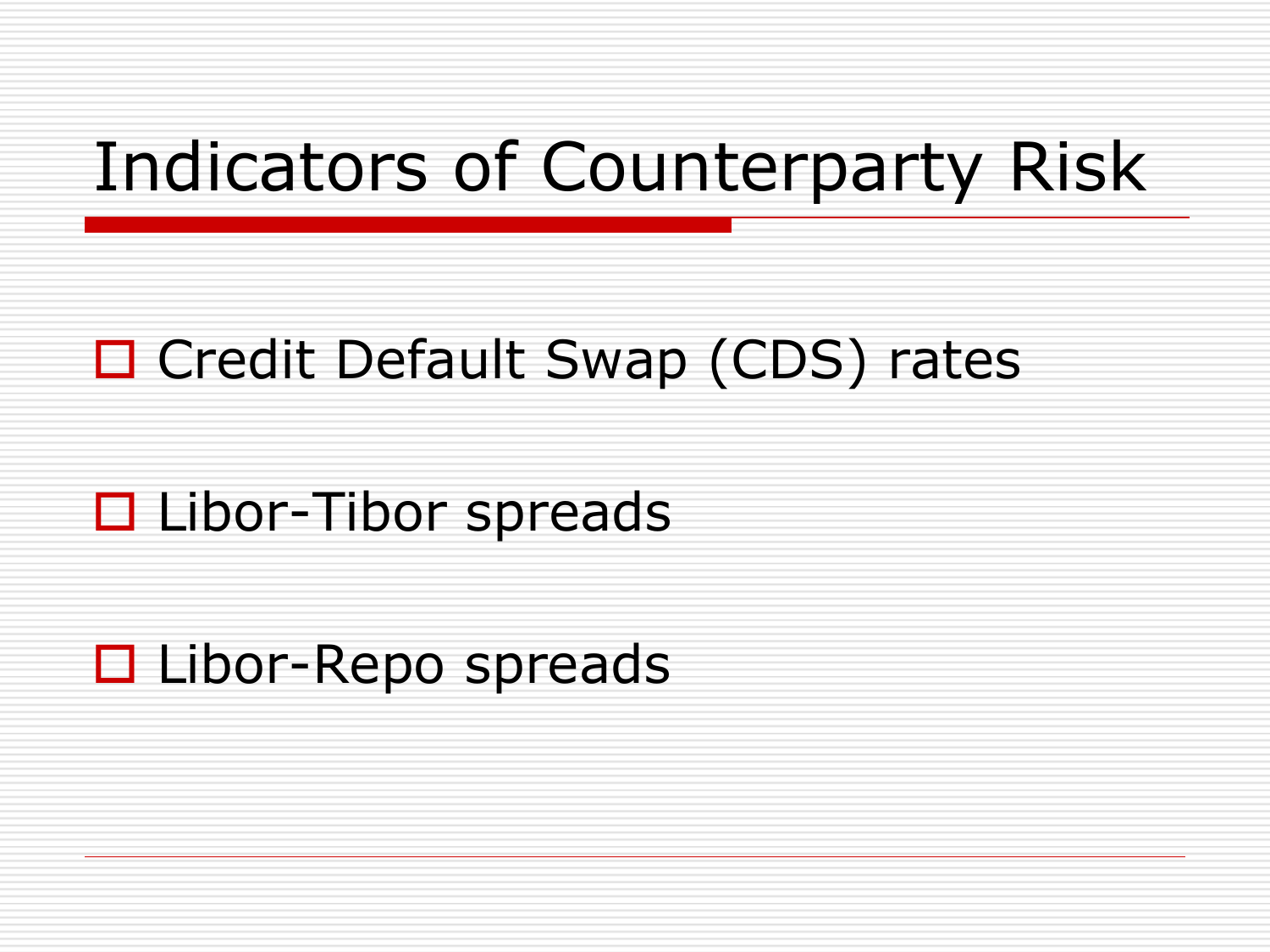# Five-Year Credit Default Swaps Major U.S. Banks



Strong co-movement in CDS rates across major commercial banks.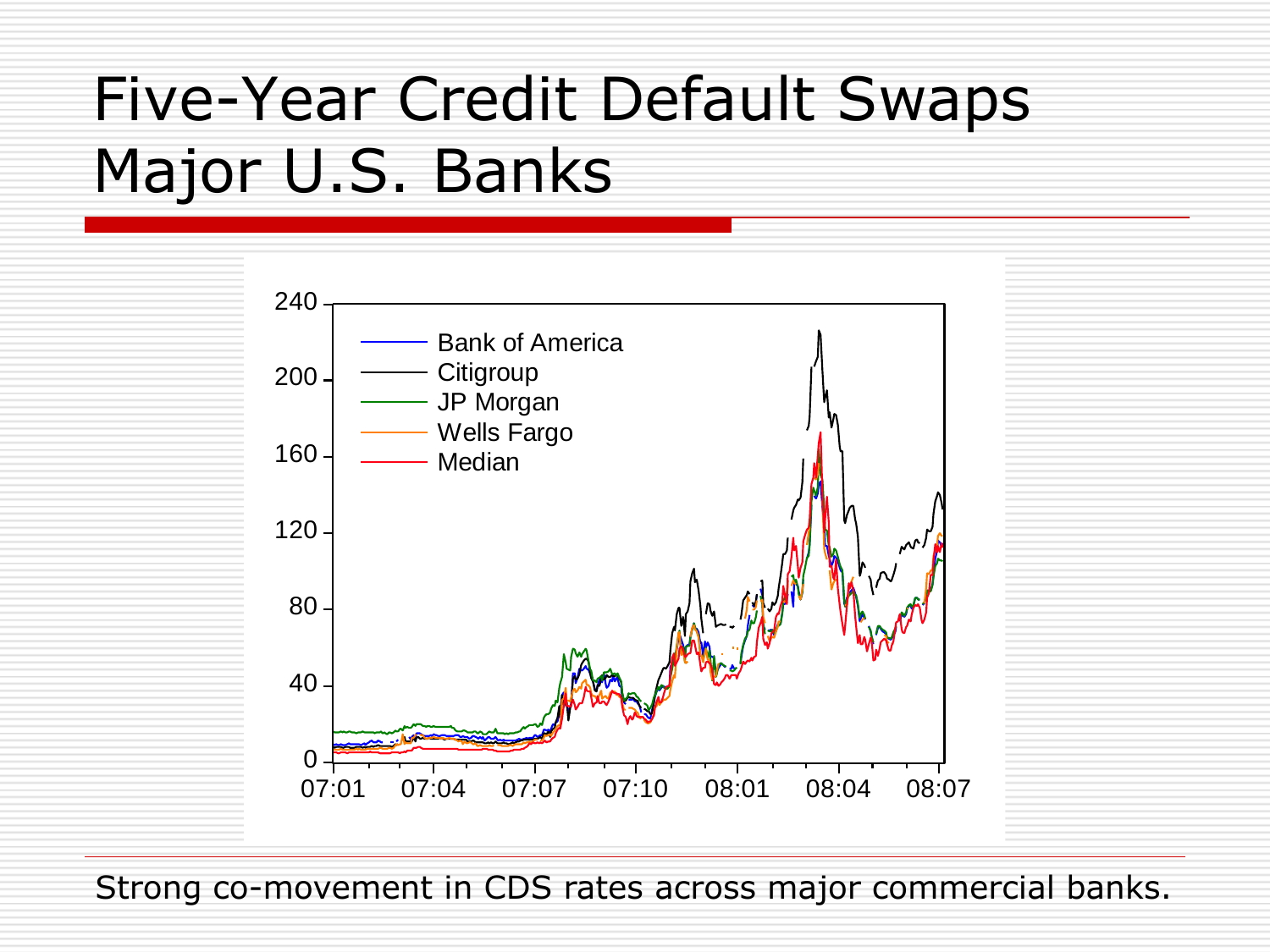### Yen Libor vs. Tibor



Tibor: Survey of Tokyo banks (4 of 16 in Libor survey).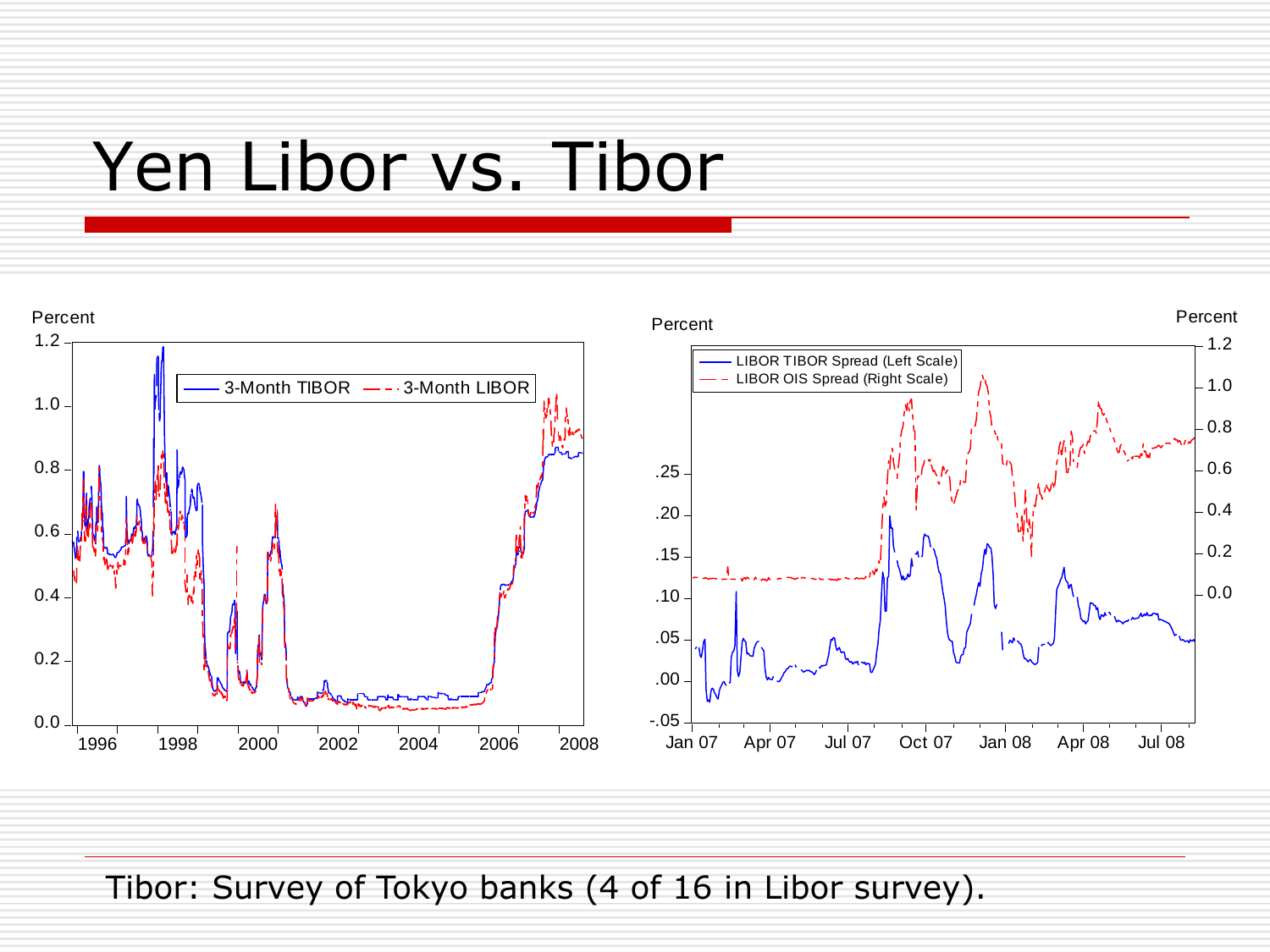### Libor-Repo Spread as Credit Risk: Unsecured vs. Secured Lending

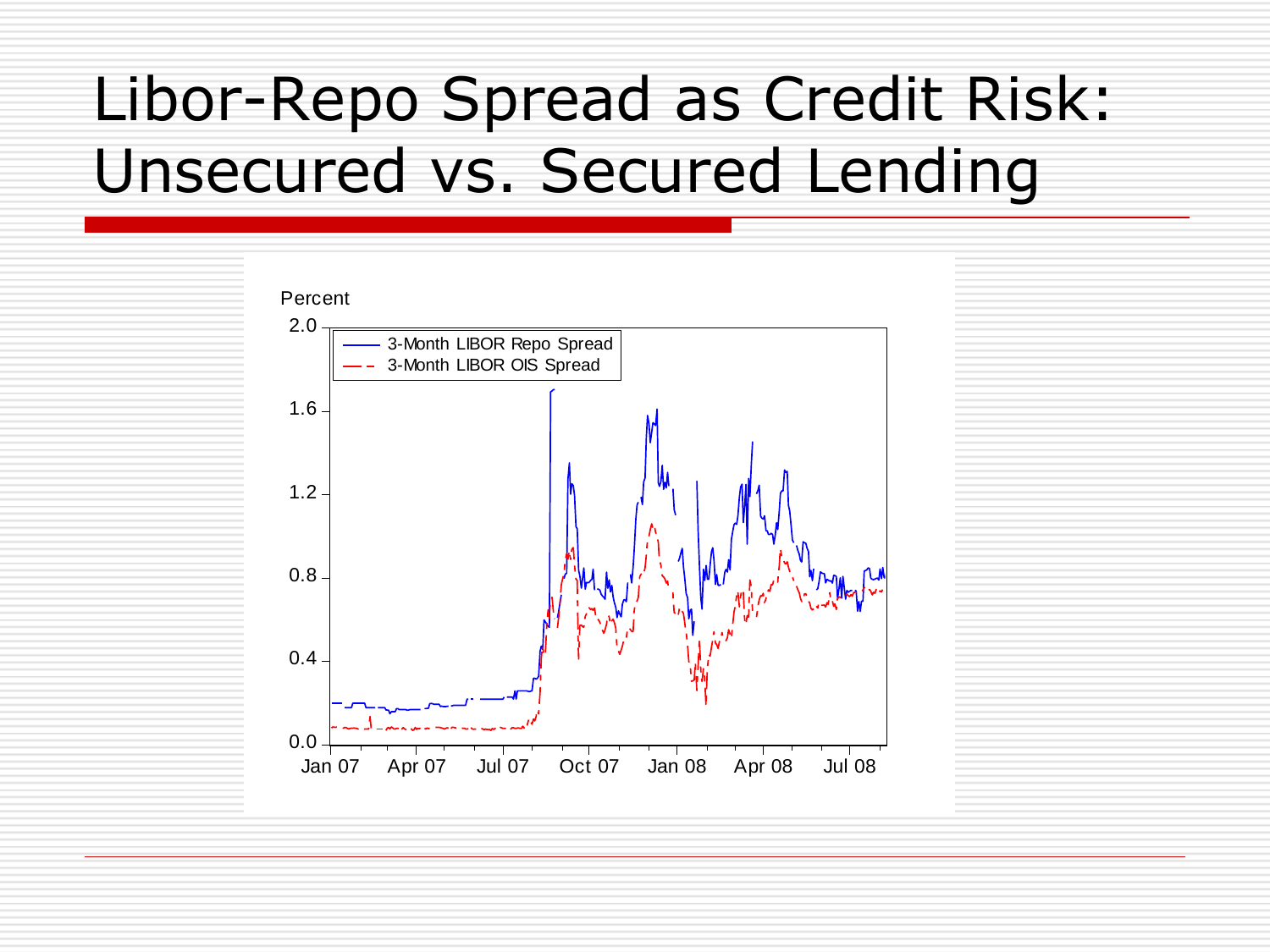# Liquidity Measures: Term Auction Facility (TAF)



- $\Box$  Goal: restore functioning of term inter-bank lending market, in part by reducing stigma associated with discount window borrowing.
- **Begun in Dec. 2007,** expanded several times.
- $\Box$  28-day collateralized (discount window) loans.
- $\Box$  Rate set in single-price auction (every 2 weeks).
- $\Box$  Synchronized with dollar loans from ECB and SNB.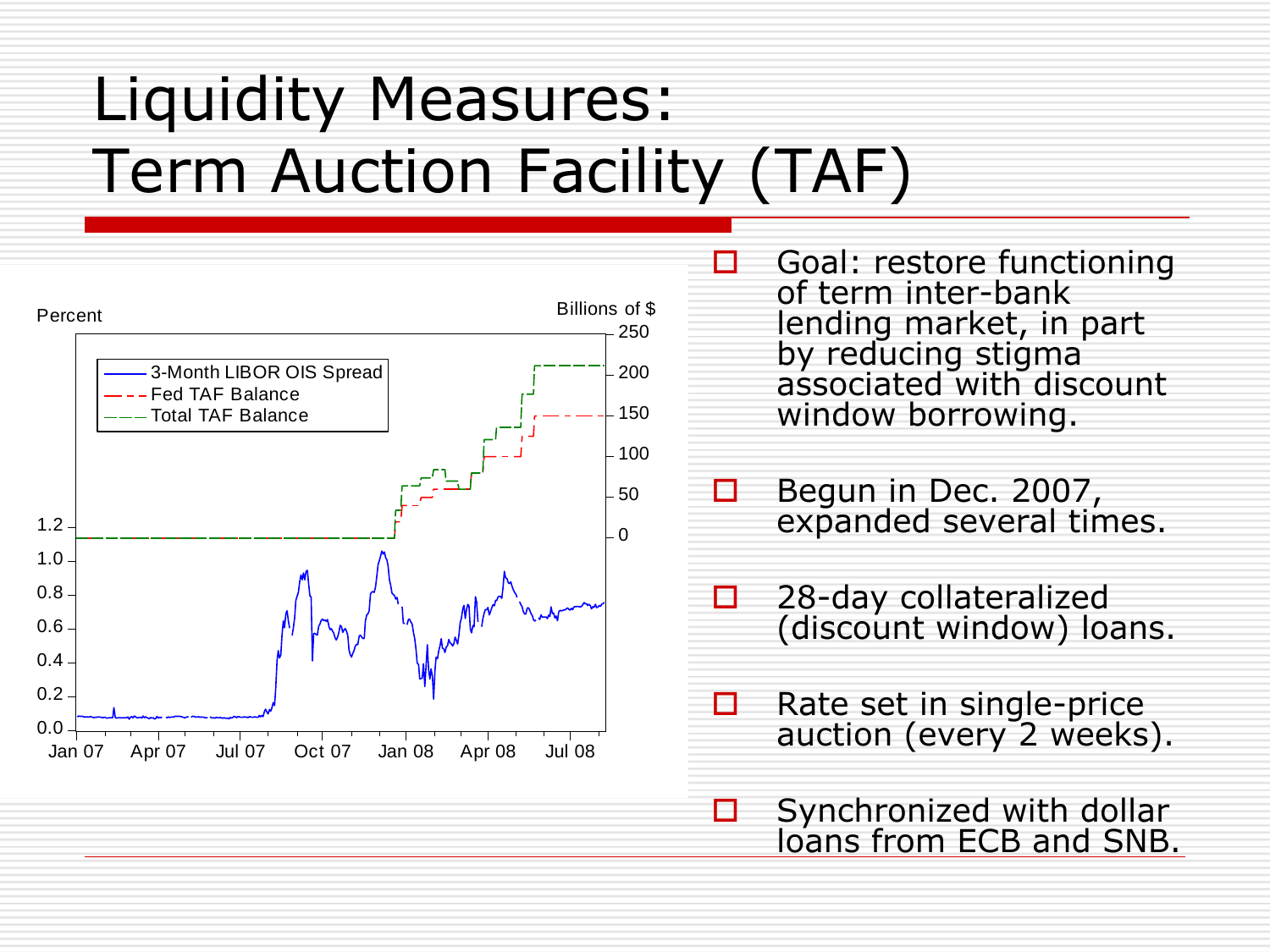#### TAF Affects Composition, Not Size of Fed's Balance Sheet

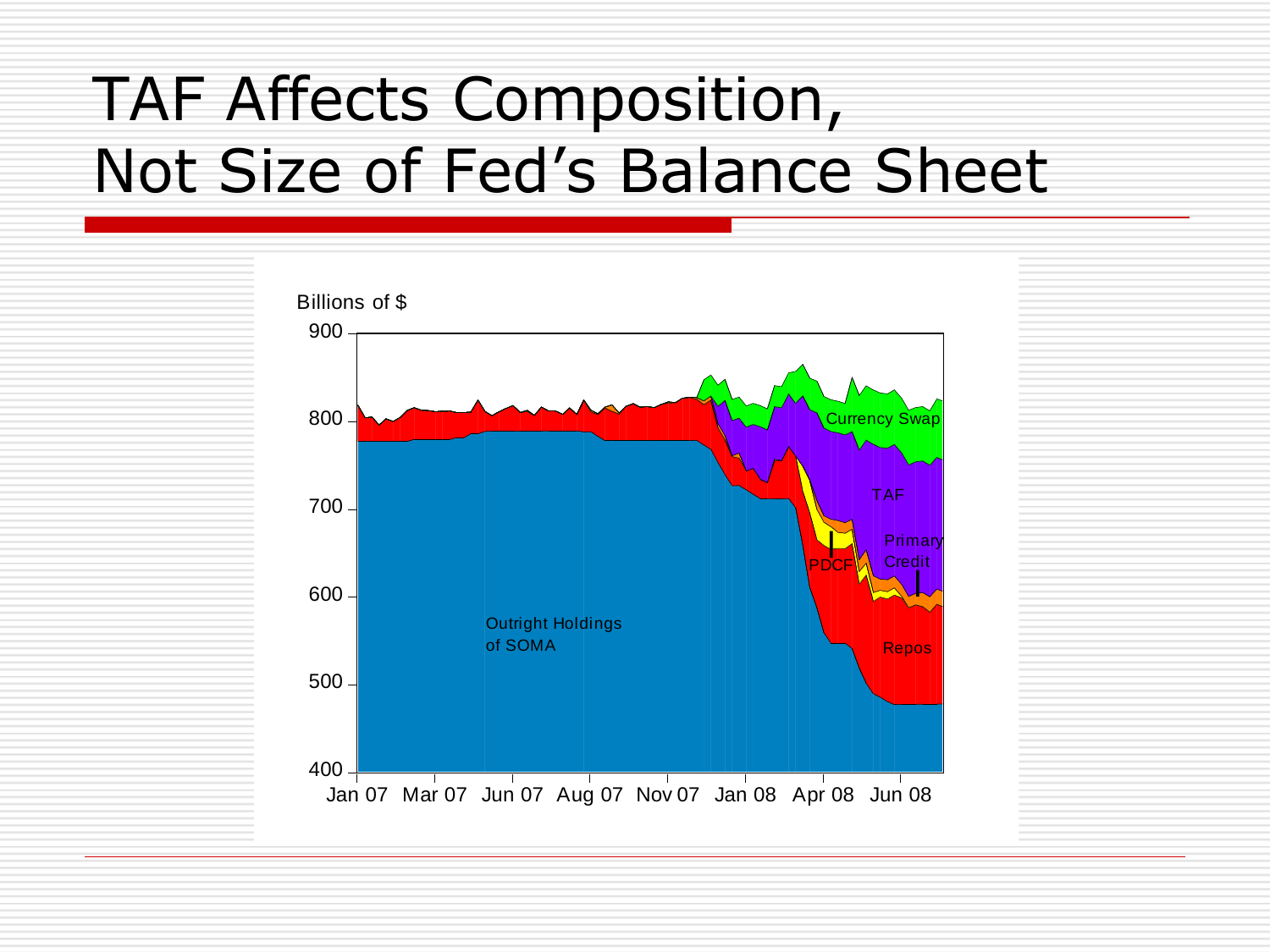# Econometric Evidence: 3-month Libor-OIS Spreads

- $\Box$  We examine effects of our three market-based measures of counterparty risk and the TAF on bank term spreads.
- $\Box$  Theory is silent on timing of TAF effects on spreads, so we consider alternative specifications.
- $\Box$  First specification:

 $Libor-OIS = c$ + a\*RISK MEASURE  $+ \Sigma^5$ <sub>i=1</sub> b<sub>i</sub>\*TAF AUCTION DUMMY(t-i)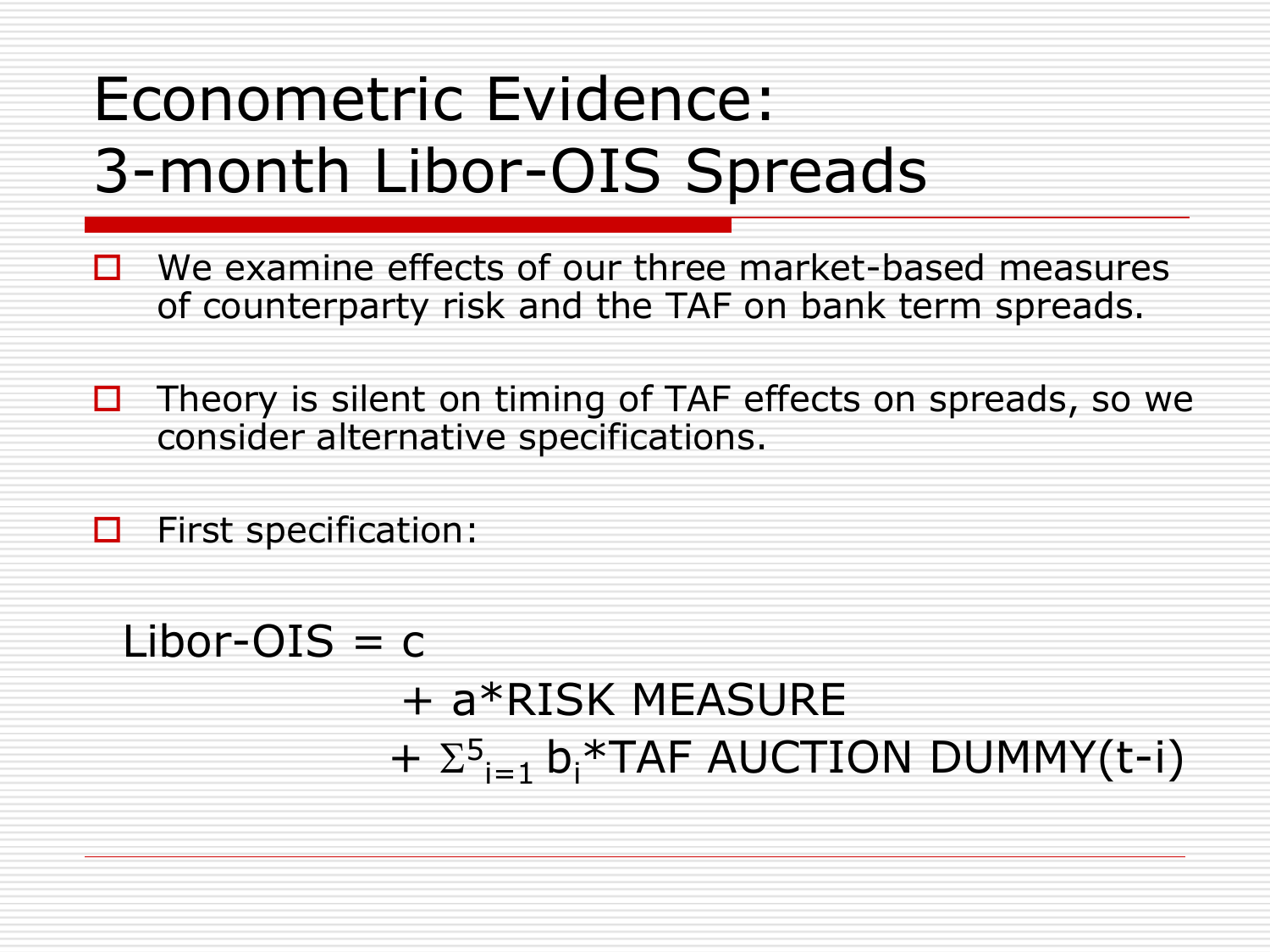#### Econometric Evidence: Libor-OIS Spreads (similar results for CD & Term FF rates)

|                    | (1)     | (2)    | (3)    |
|--------------------|---------|--------|--------|
| <b>Median CDS</b>  | 0.56    |        |        |
|                    | (0.07)  |        |        |
| Libor-Tibor        |         | 4.58   |        |
|                    |         | (0.45) |        |
| Libor-Repo         |         |        | 0.70   |
|                    |         |        | (0.04) |
| <b>TAF Auction</b> | $-0.09$ | 0.93   | 0.07   |
| (sum of coefs)     | (0.27)  | (0.18) | (0.15) |
| Adj. $R^2$         | 0.52    | 0.59   | 0.85   |

Sample: 1/1/2007 – 8/8/2008. Newey-West HAC standard errors in parentheses.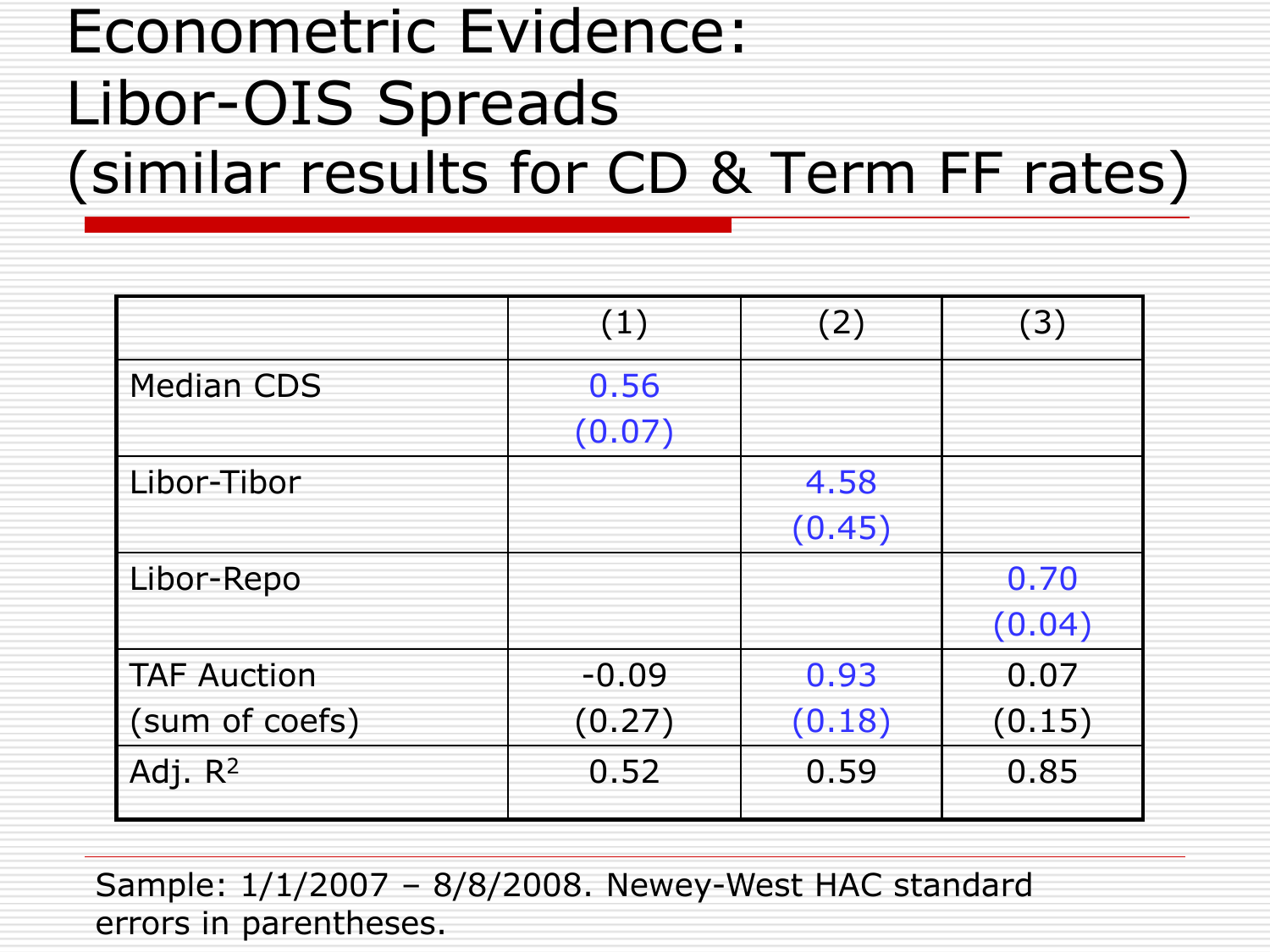#### AR(1) Specification: Libor-OIS Spread (similar results for CD & term FF rates)

|                    | (1)     | (2)     | (3)     |
|--------------------|---------|---------|---------|
| <b>Median CDS</b>  | 0.15    |         |         |
|                    | (0.08)  |         |         |
| Libor-Tibor        |         | 0.53    |         |
|                    |         | (0.26)  |         |
| Libor-Repo         |         |         | 0.08    |
|                    |         |         | (0.04)  |
| <b>TAF Auction</b> | $-0.06$ | $-0.08$ | $-0.13$ |
| (sum of coefs)     | (0.05)  | (0.06)  | (0.05)  |
| Adj. $R^2$         | 0.98    | 0.99    | 0.98    |

Sample: 1/1/2007 – 8/8/2008. Newey-West HAC standard errors in parentheses.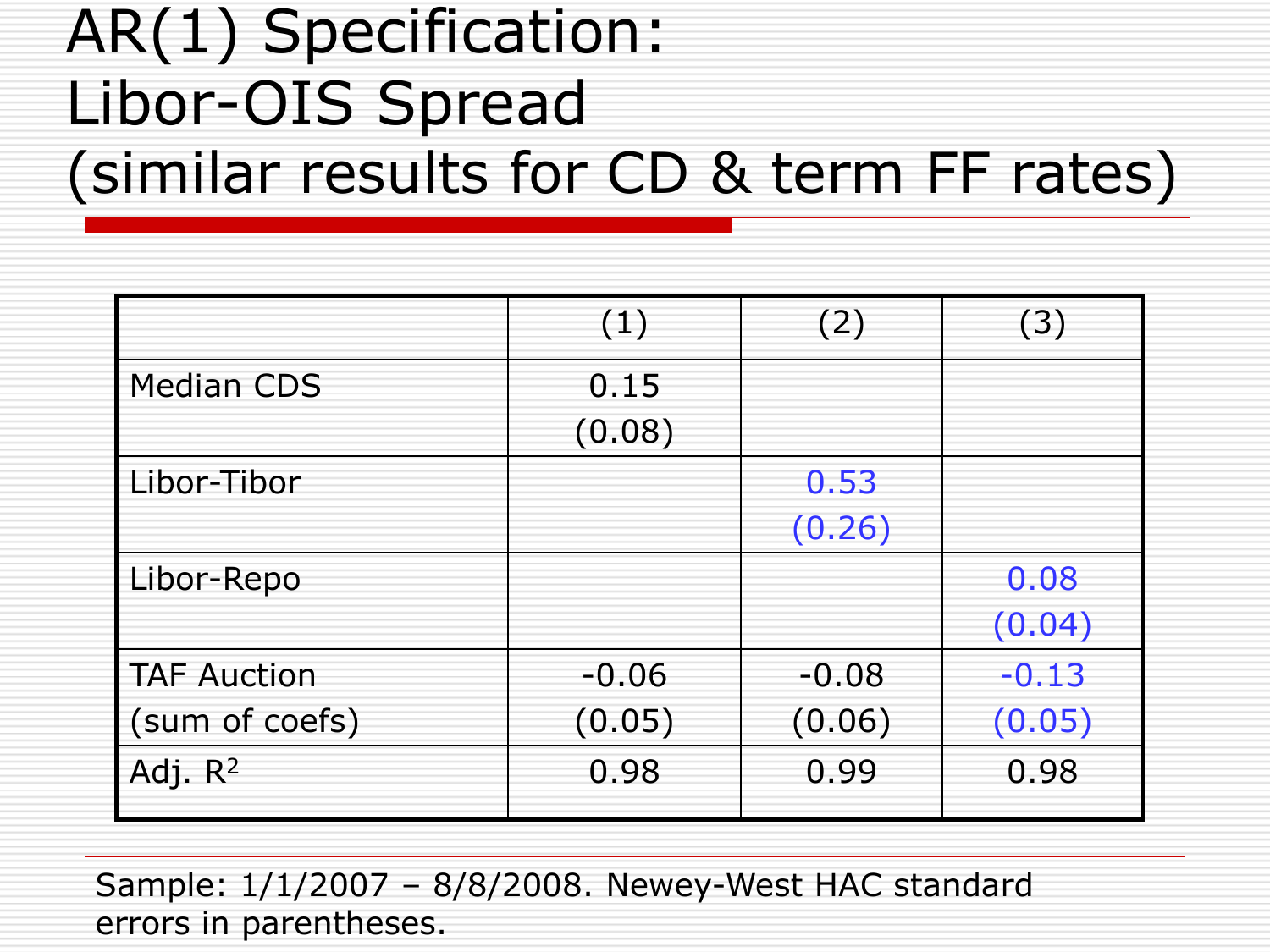### Econometric Evidence

- Based on three measures of term lending spreads:
- $\Box$  Estimated effects of all three measures of counterparty risk have the right sign and are in most cases statistically significant.
- $\Box$  Estimated effect of TAF ranges between -29 basis points and +145 basis points; negative estimated TAF effect is statistically insignificant in only 1 case (-13 basis points).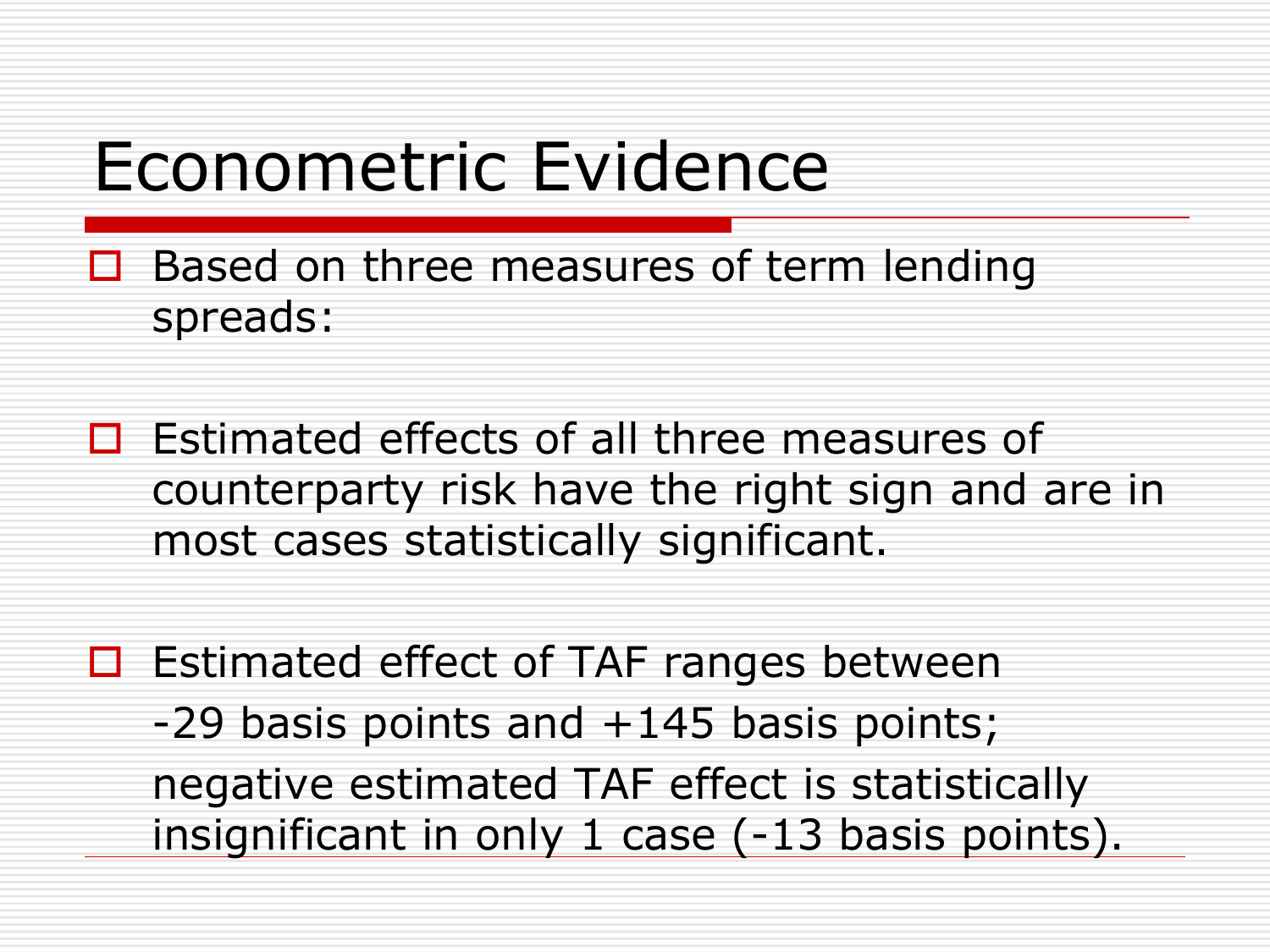#### Robustness Analysis: Alternative Specifications

- $\Box$  Post Dec-11 TAF dummy variable (Wu)
- $\Box$  Include lagged lending spread and alternative TAF dates (McAndrews, Sarkar, and Wang)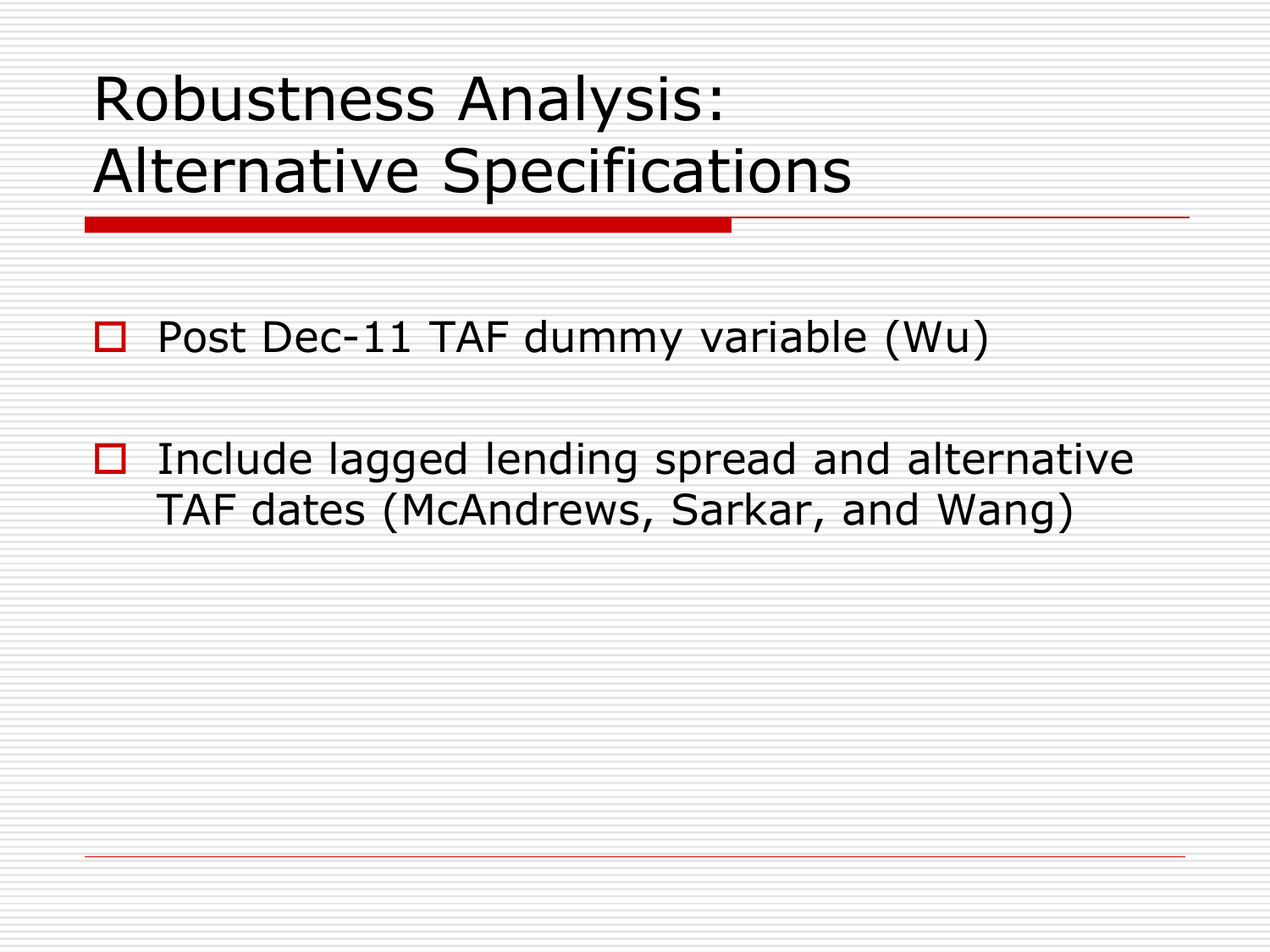### Alternative Specification (Wu 2008) Post Dec-11 TAF Dummy Variable

- □ Test whether Libor-OIS spreads are lower since announcement of TAF than before, after controlling for CDS spread.
- $\Box$  Assumes TAF permanently affects spread.
- □ Specification: Libor-OIS =  $c + a*CDS + b*TAF$  DUMMY

TAF DUMMY  $=$  1 after Dec. 11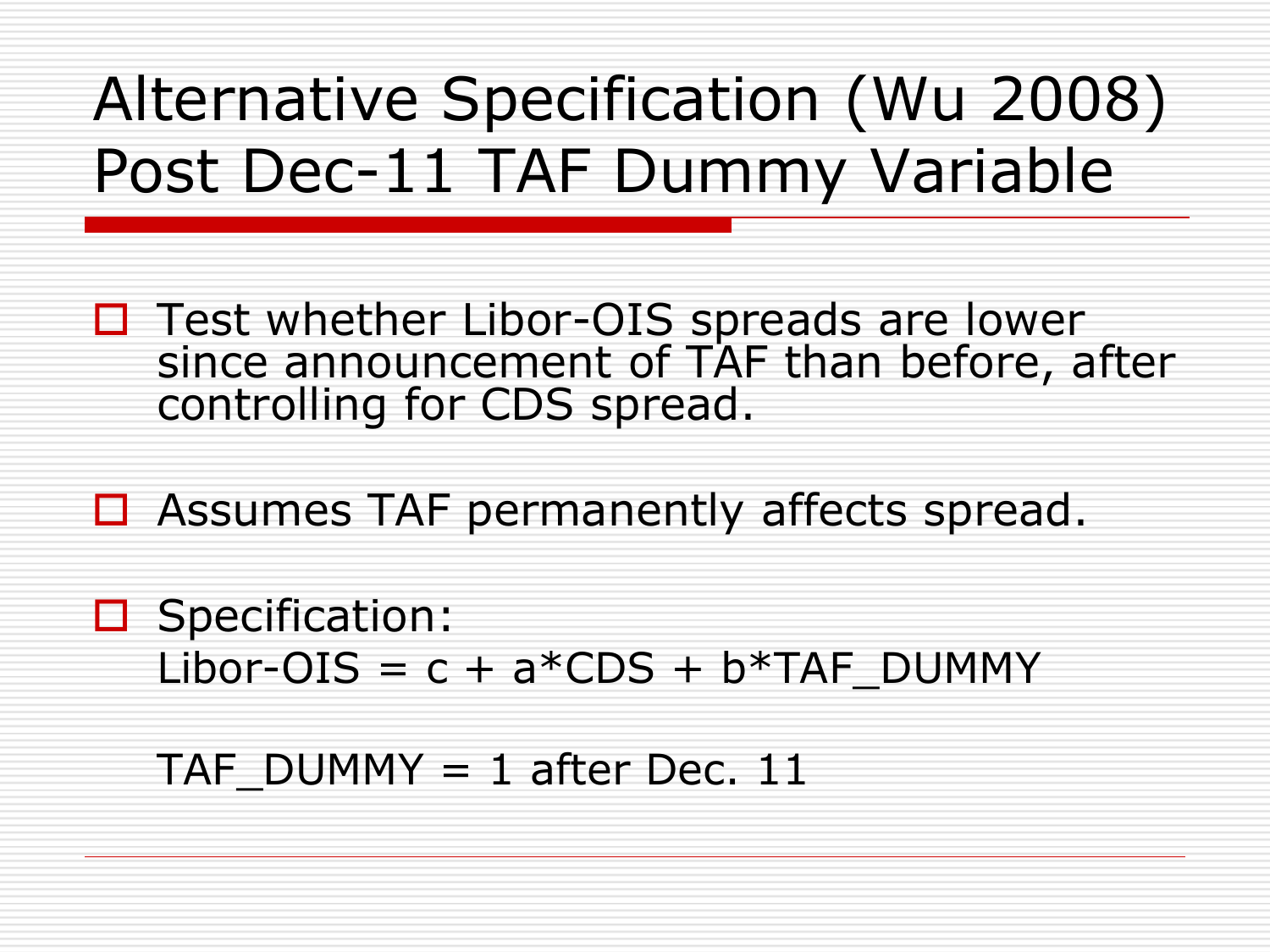#### OLS Regression with TAF Dummy: Libor-OIS Spreads (similar results for other spreads)

|                   | (1)     | (2)    | (3)    |
|-------------------|---------|--------|--------|
| <b>Median CDS</b> | 0.58    |        |        |
|                   | (0.15)  |        |        |
| Libor-Tibor       |         | 4.26   |        |
|                   |         | (0.41) |        |
| Libor-Repo        |         |        | 0.66   |
|                   |         |        | (0.04) |
| <b>TAF Dummy</b>  | $-0.03$ | 0.29   | 0.06   |
|                   | (0.11)  | (0.04) | (0.04) |
| Adj. $R^2$        | 0.52    | 0.74   | 0.85   |

Sample: 1/1/2007 - 8/8/2008. Newey-West HAC standard errors in parentheses.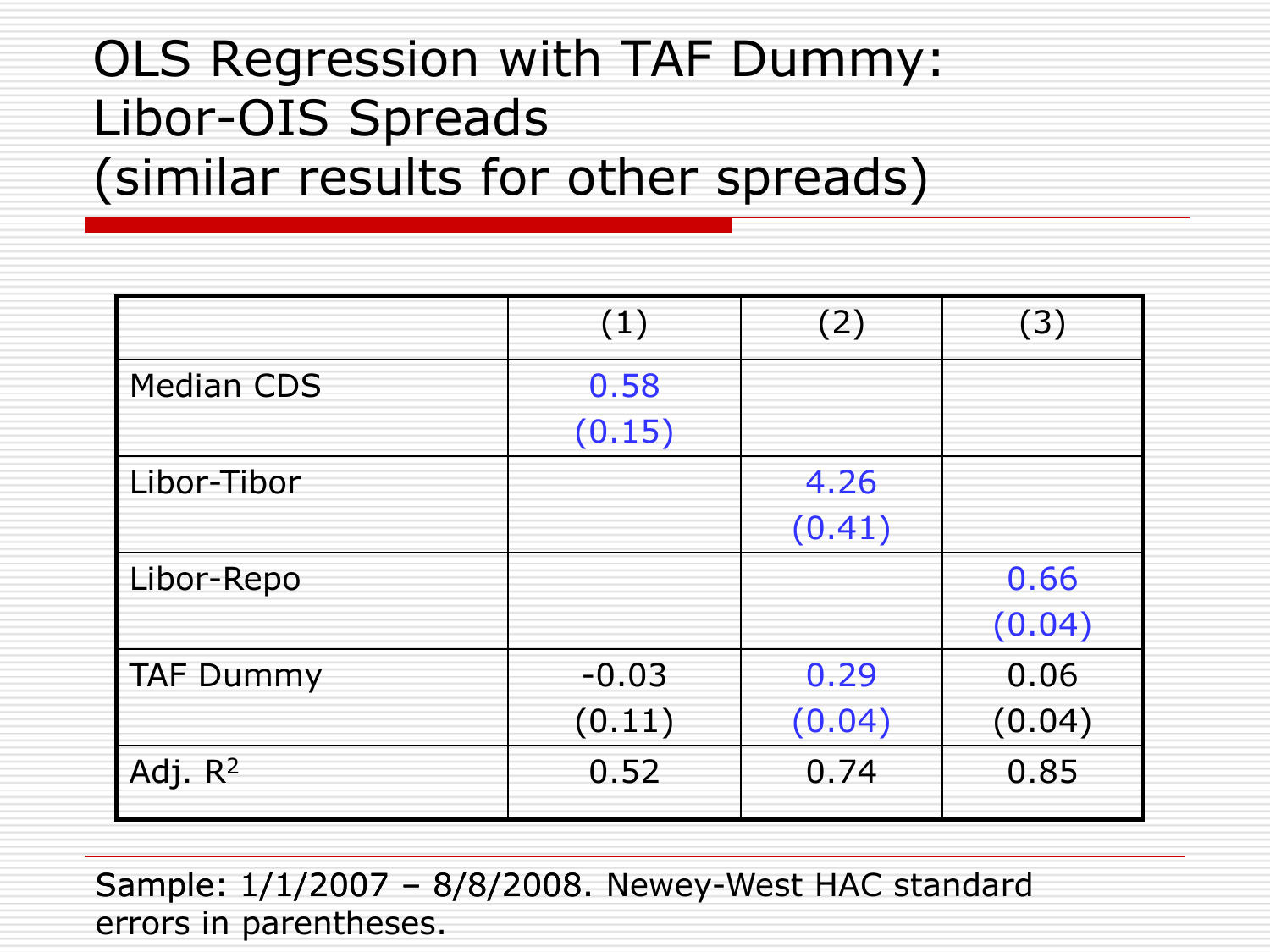#### AR(1) Regression with TAF Dummy: 3-month Libor-OIS Spreads

|                   | (1)     | (2)     | (3)     |
|-------------------|---------|---------|---------|
| <b>Median CDS</b> | 0.15    |         |         |
|                   | (0.08)  |         |         |
| Libor-Tibor       |         | 0.55    |         |
|                   |         | (0.26)  |         |
| Libor-Repo        |         |         | 0.08    |
|                   |         |         | (0.04)  |
| <b>TAF Dummy</b>  | $-0.08$ | $-0.08$ | $-0.05$ |
|                   | (0.01)  | (0.00)  | (0.02)  |
| Adj. $R^2$        | 0.98    | 0.99    | 0.98    |

Sample: 1/1/2007 - 8/8/2008. Newey-West HAC standard errors in parentheses.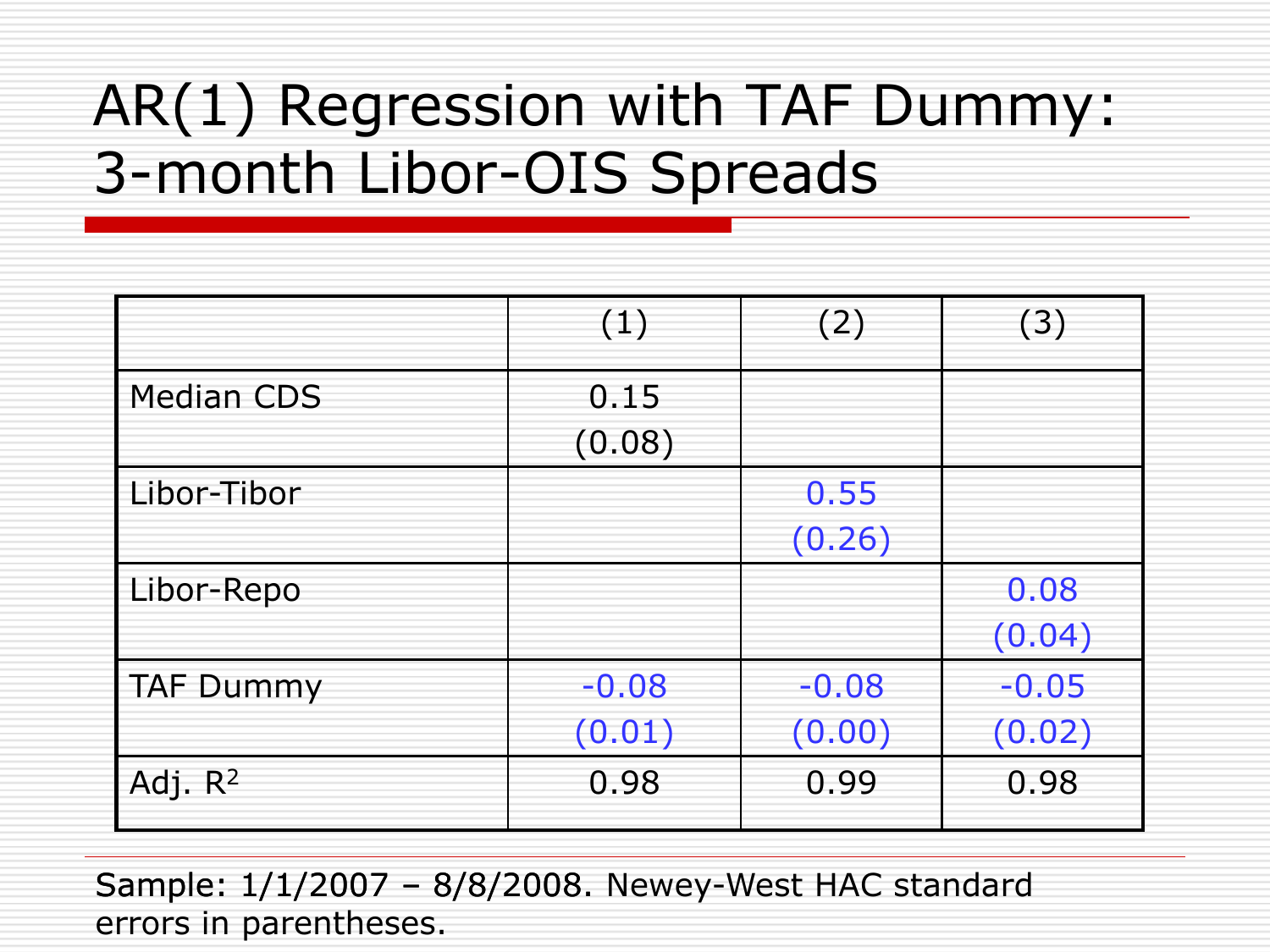#### AR(1) Regression with TAF Dummy: 3-month CD-OIS Spreads

|                   | (1)    | (2)    | (3)    |
|-------------------|--------|--------|--------|
| <b>Median CDS</b> | 0.54   |        |        |
|                   | (0.15) |        |        |
| Libor-Tibor       |        | 1.21   |        |
|                   |        | (0.44) |        |
| Libor-Repo        |        |        | 0.16   |
|                   |        |        | (0.12) |
| <b>TAF Dummy</b>  | 0.04   | 0.14   | 0.14   |
|                   | (0.07) | (0.15) | (0.14) |
| Adj. $R^2$        | 0.92   | 0.91   | 0.91   |

Sample: 1/1/2007 - 8/8/2008. Newey-West HAC standard errors in parentheses.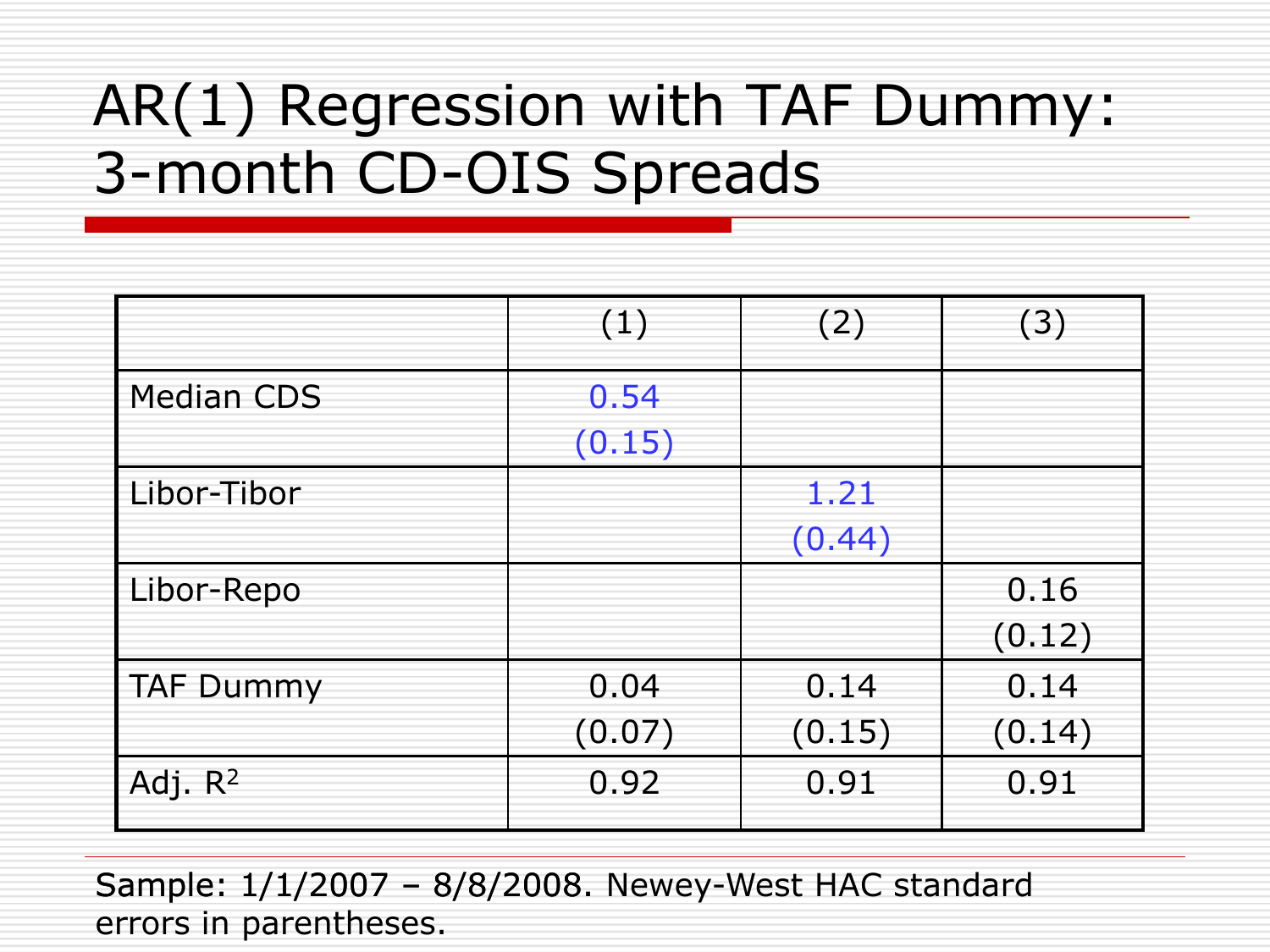# Econometric Evidence: Post Dec-11 TAF Dummy Variable

- Based on three measures of term lending spreads:
- $\Box$  Estimated effects of all three measures of counterparty risk have the right sign and are in most cases statistically significant.
- $\Box$  Estimated effect of TAF ranges from -8 basis points to +44 basis points; negative estimated TAF effect is statistically significant in only 3 cases.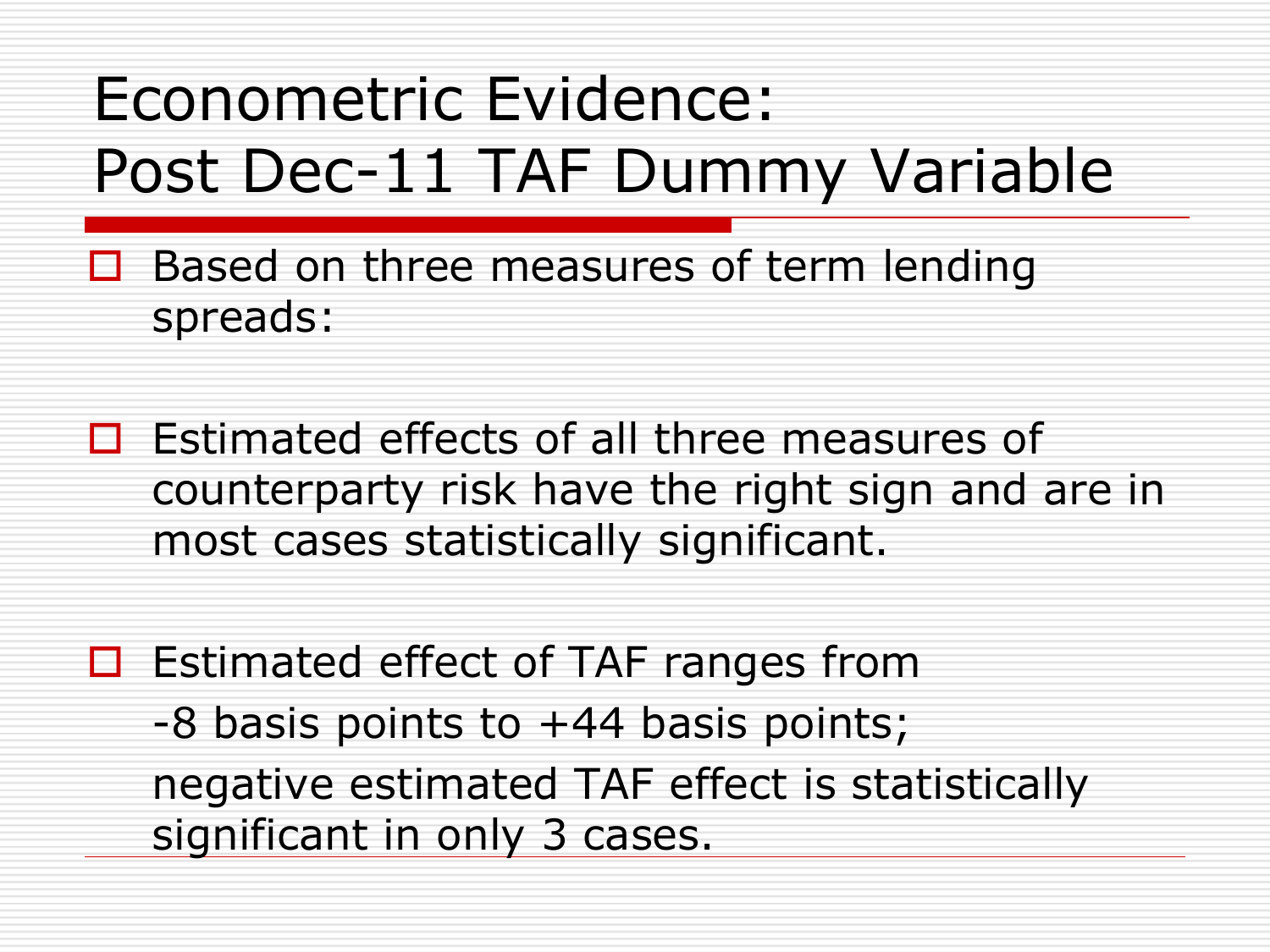### Alternative Specification based on McAndrews-Sarkar-Wang (2008)

- $\Box$  Test whether Libor-OIS spreads change following TAF "events" (announcements, auctions), after controlling for contemporaneous change in CDS spread.
- $\Box$  Assumes TAF events have lasting effects on spreads (through lags of spread in equation).

**O** Specification: Libor-OIS =  $c + a*$ Lag(Libor-OIS) +b\*ΔCDS + d\*TAF\_EVENT\_DUMMY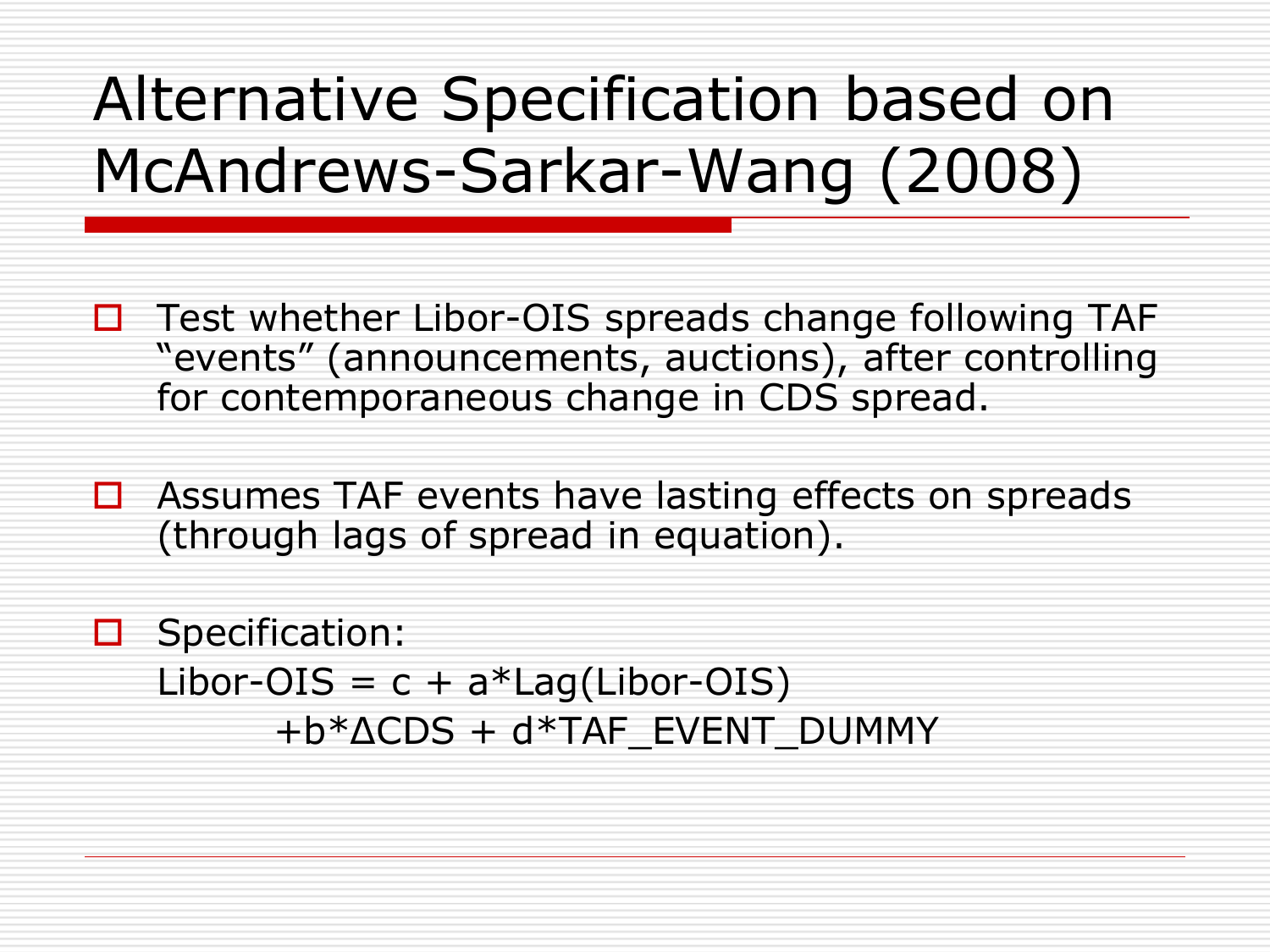## Results with Announcement Effects and Lagged Spreads

|                       | Libor-OIS | Term Fed<br>Funds-OIS | CD-OIS  |
|-----------------------|-----------|-----------------------|---------|
| Change in Median CDS  | 0.18      | 0.12                  | 0.43    |
|                       | (0.07)    | (0.08)                | (0.17)  |
| TAF announcements     | $-0.05$   | $-0.02$               | 0.02    |
|                       | (0.02)    | (0.02)                | (0.04)  |
| <b>TAF Operations</b> | $-0.02$   | $-0.02$               | $-0.03$ |
|                       | (0.01)    | (0.01)                | (0.03)  |
| Adj. $R^2$            | 0.98      | 0.98                  | 0.92    |

Sample: 1/1/2007 – 8/8/2008. Newey-West HAC standard errors in parentheses.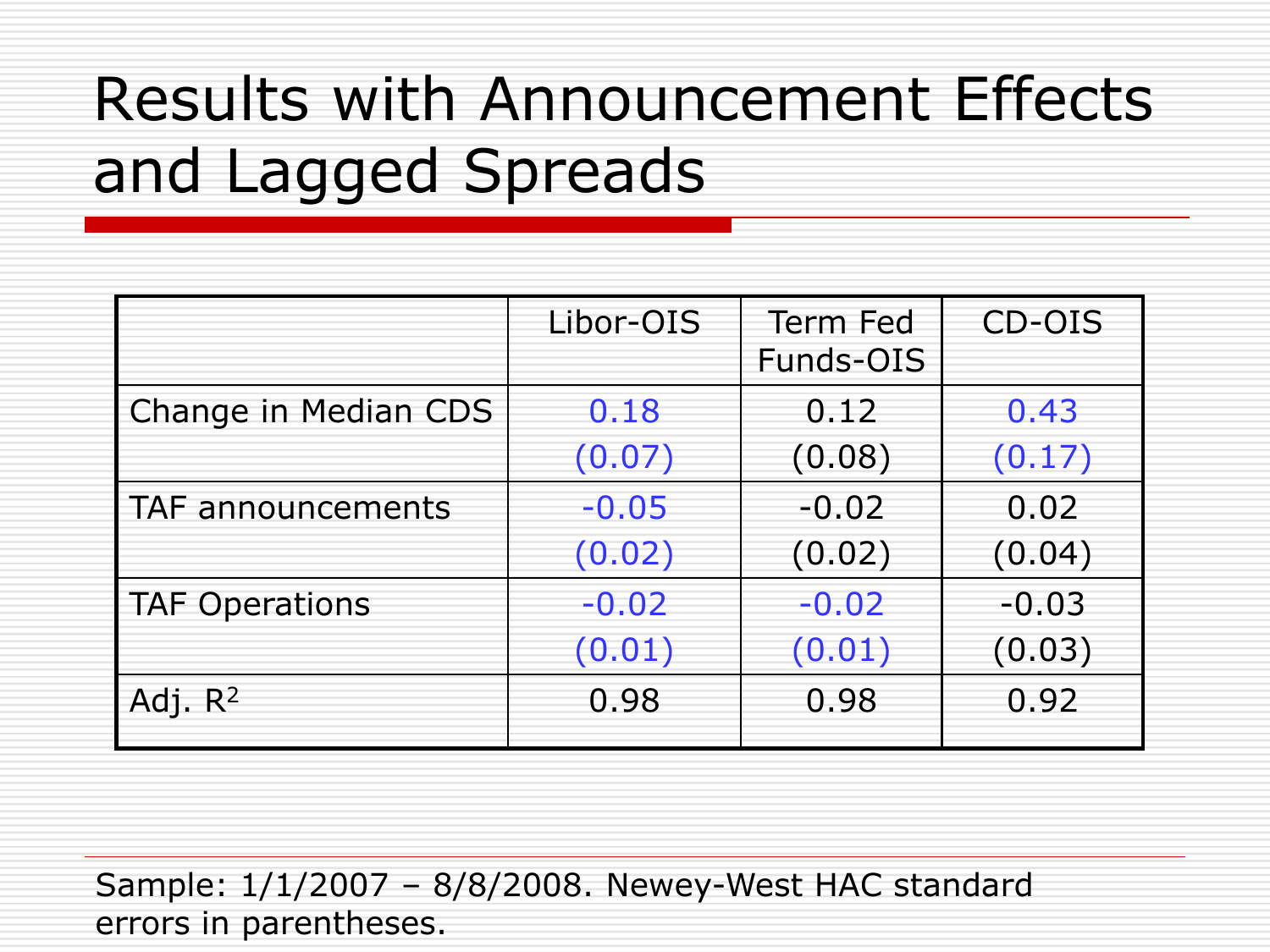# Results with Announcement Effects and Lagged Spreads

- $\Box$  TAF announcements and operations have statistically significant effects on Libor-OIS spreads in MSW specification.
- $\Box$  But, these findings are sensitive to choices of lending spread and TAF operations dummy:
- $\triangleright$  Estimated effects of TAF announcements is insignificant using Term Fed Funds and CD spreads.
- Estimated effect of TAF operations is insignificant if TAF settlement dates are included in TAF operations dummy.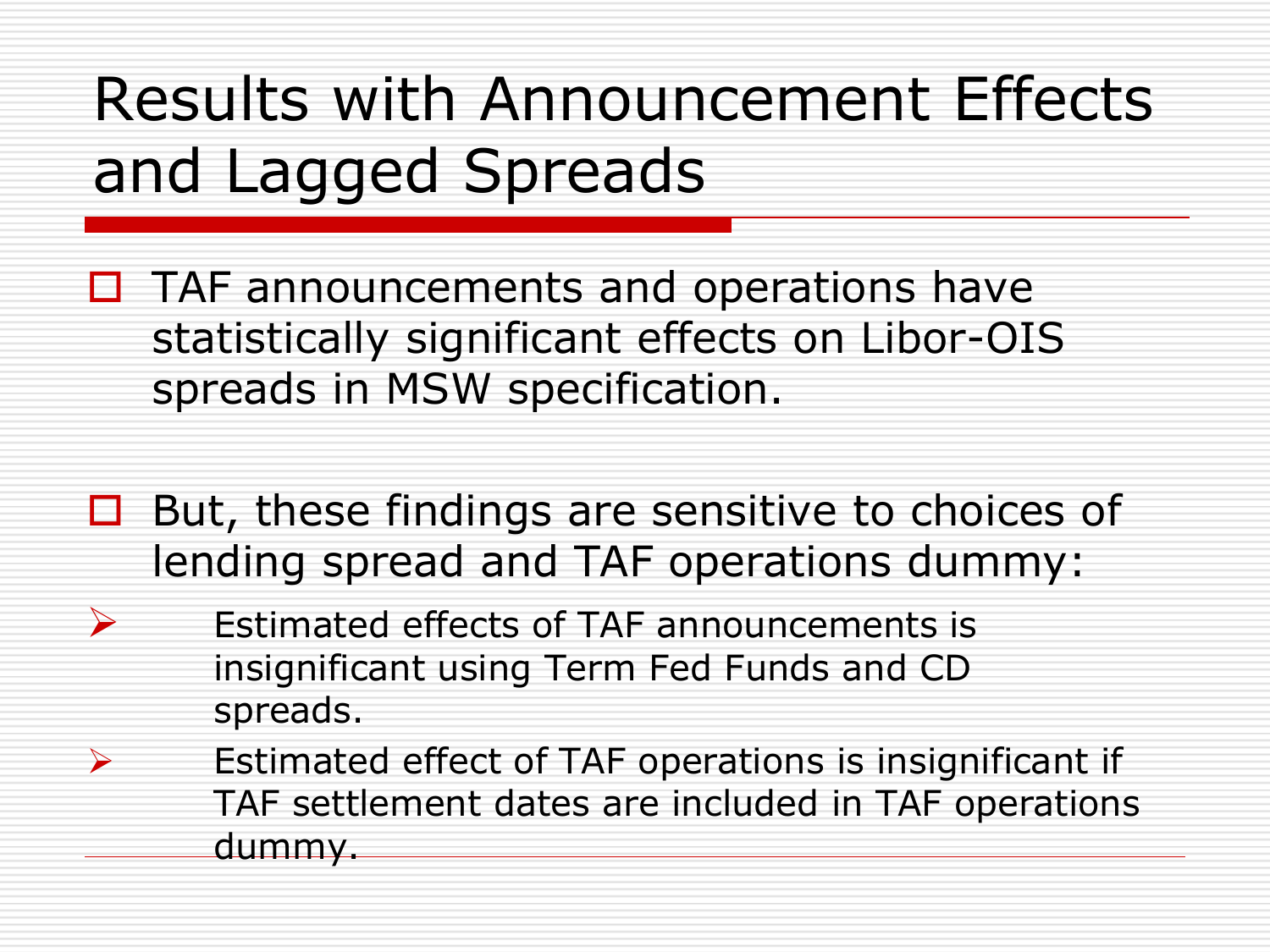# Reconciling Results

- $\Box$  The evidence of significant effects of TAF announcements and operations on term lending spreads based on specification with lagged spread appears to contradict evidence from specification with post-Dec. 11 TAF dummy, which indicates that spreads are NOT much lower after the introduction of the TAF.
- $\Box$  Evidently, on days without TAF announcements or operations, spreads tend to rise, offsetting beneficial effects of TAF announcements and operations.
- $\Box$  These results are consistent with our first model, which implies that TAF effects on spreads are short-lived.